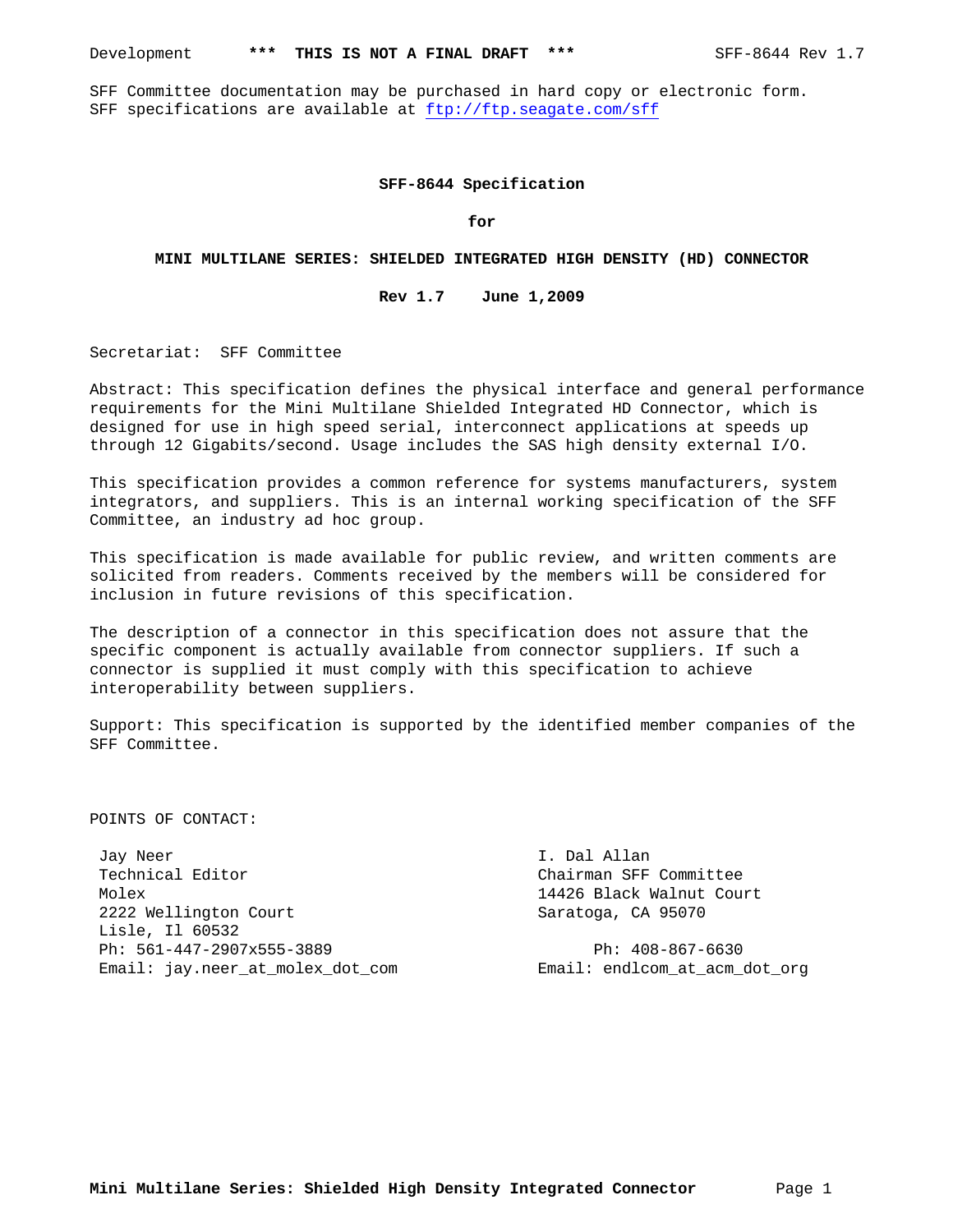#### **EXPRESSION OF SUPPORT BY MANUFACTURERS**

The following member companies of the SFF Committee voted in favor of this industry specification.

tbd

The following member companies of the SFF Committee voted against this industry specification.

tbd

The following member companies of the SFF Committee voted to abstain on this industry specification.

tbd

The user's attention is called to the possibility that implementation to this Specification may require use of an invention covered by patent rights. By distribution of this Specification, no position is taken with respect to the validity of this claim or of any patent rights in connection therewith. Members of the SFF Committee, which advise that a patent exists, are required to provide a statement of willingness to grant a license under these rights on reasonable and non-discriminatory terms and conditions to applicants desiring to obtain such a license.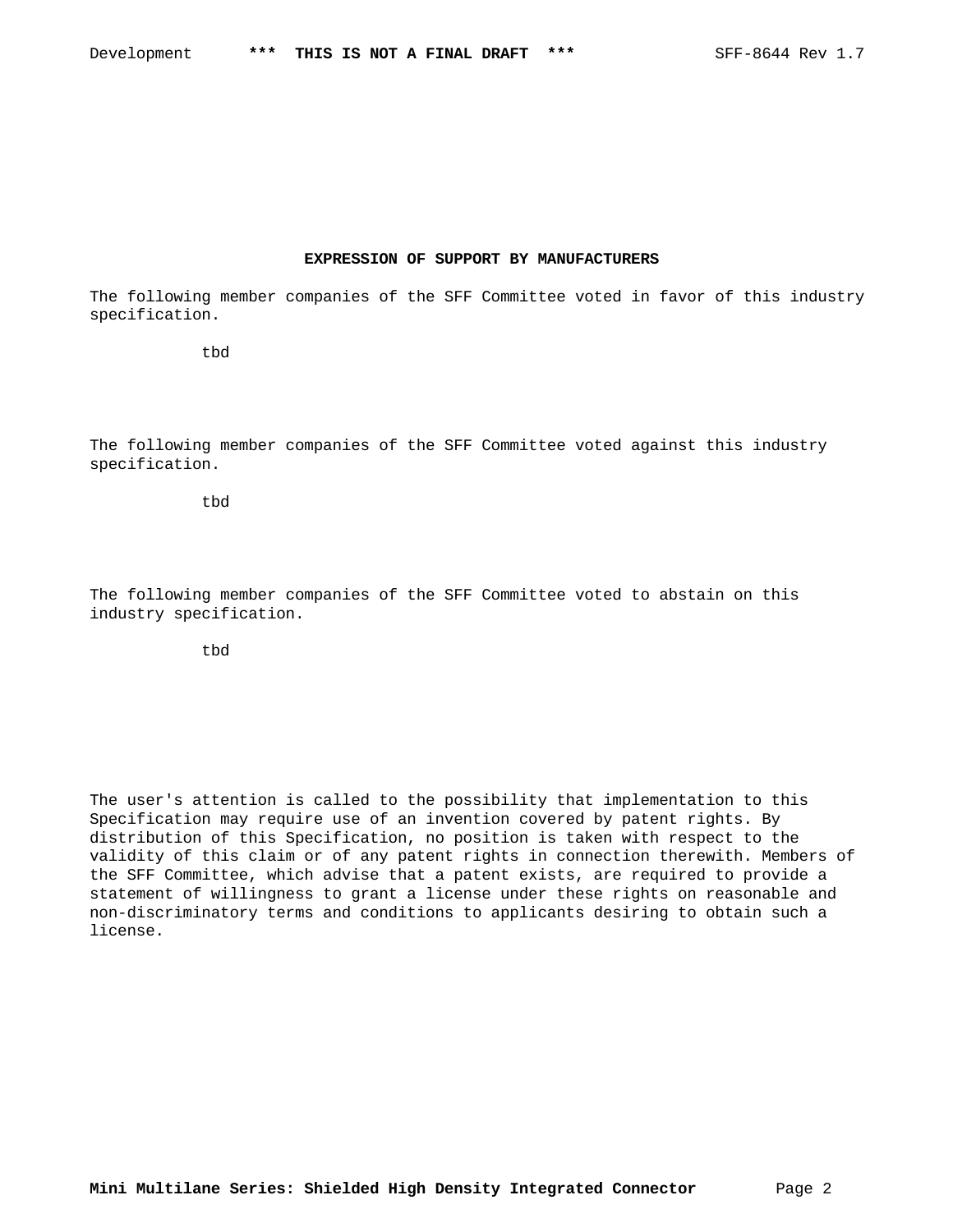#### **Foreword**

The development work on this specification was done by the SFF Committee, an industry group. The membership of the committee since its formation in August 1990 has included a mix of companies which are leaders across the industry.

When 2 1/2" diameter disk drives were introduced, there was no commonality on external dimensions e.g. physical size, mounting locations, connector type, and connector location, between vendors.

The first use of these disk drives was in specific applications such as laptop portable computers and system integrators worked individually with vendors to develop the packaging. The result was wide diversity, and incompatibility.

The problems faced by integrators, device suppliers, and component suppliers led to the formation of the SFF Committee as an industry ad hoc group to address the marketing and engineering considerations of the emerging new technology.

During the development of the form factor definitions, other activities were suggested because participants in the SFF Committee faced more problems than the physical form factors of disk drives. In November 1992, the charter was expanded to address any issues of general interest and concern to the storage industry. The SFF Committee became a forum for resolving industry issues that are either not addressed by the standards process or need an immediate solution.

Those companies which have agreed to support a specification are identified in the first pages of each SFF Specification. Industry consensus is not an essential requirement to publish an SFF Specification because it is recognized that in an emerging product area, there is room for more than one approach. By making the documentation on competing proposals available, an integrator can examine the alternatives available and select the product that is felt to be most suitable.

SFF Committee meetings are held during T10 weeks (see www.t10.org), and Specific Subject Working Groups are held at the convenience of the participants. Material presented at SFF Committee meetings becomes public domain, and there are no restrictions on the open mailing of material presented at committee meetings.

Most of the specifications developed by the SFF Committee have either been incorporated into standards or adopted as standards by EIA (Electronic Industries Association), ANSI (American National Standards Institute) and IEC (International Electrotechnical Commission).

If you are interested in participating or wish to follow the activities of the SFF Committee, the signup for membership and/or documentation can be found at:

## http://www.sffcommittee.com/ie/join.html

The complete list of SFF Specifications which have been completed or are currently being worked on by the SFF Committee can be found at:

#### ftp://ftp.seagate.com/sff/SFF-8000.TXT

If you wish to know more about the SFF Committee, the principles which guide the activities can be found at:

ftp://ftp.seagate.com/sff/SFF-8032.TXT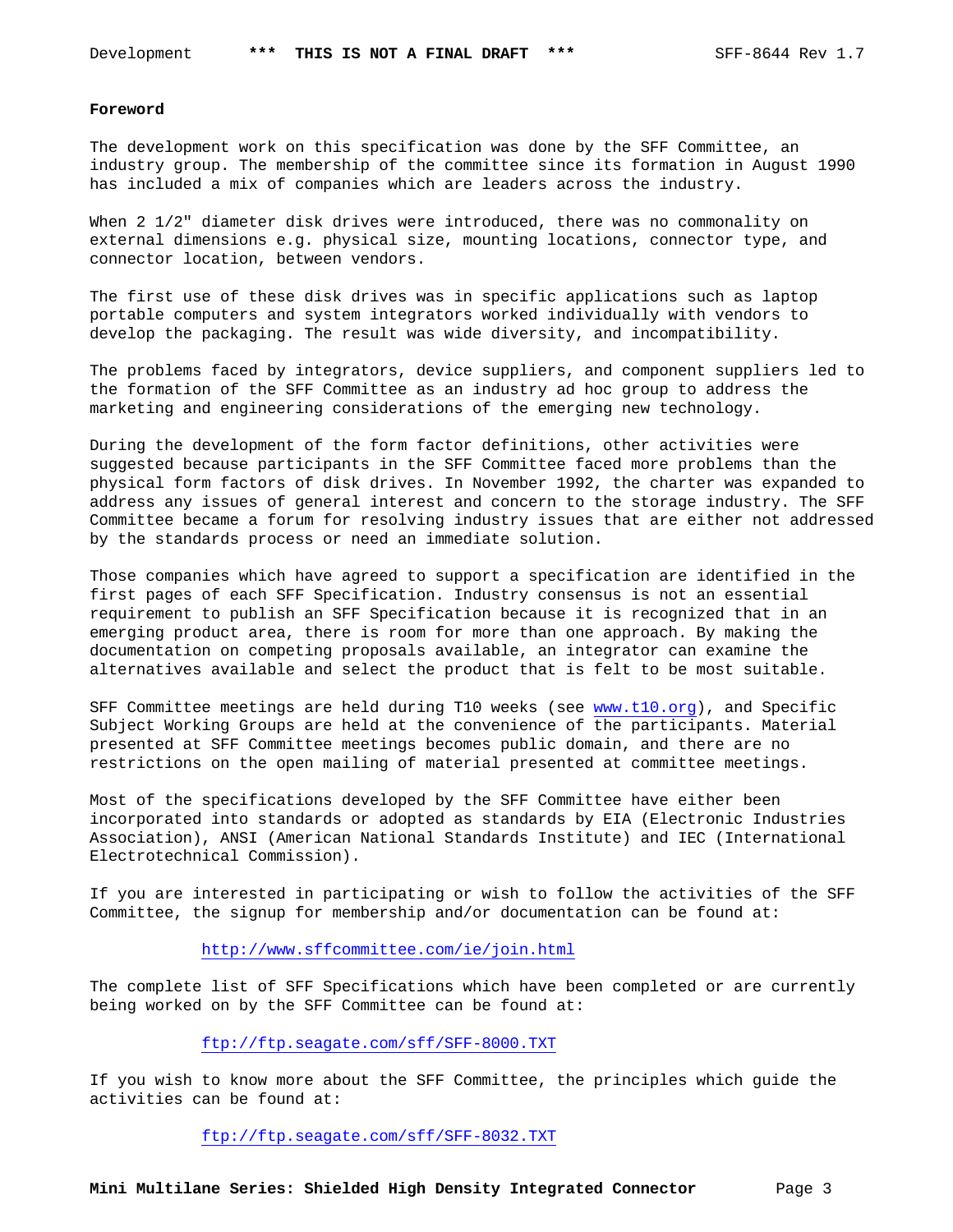Suggestions for improvement of this specification will be welcome. They should be sent to the SFF Committee, 14426 Black Walnut Ct, Saratoga, CA 95070.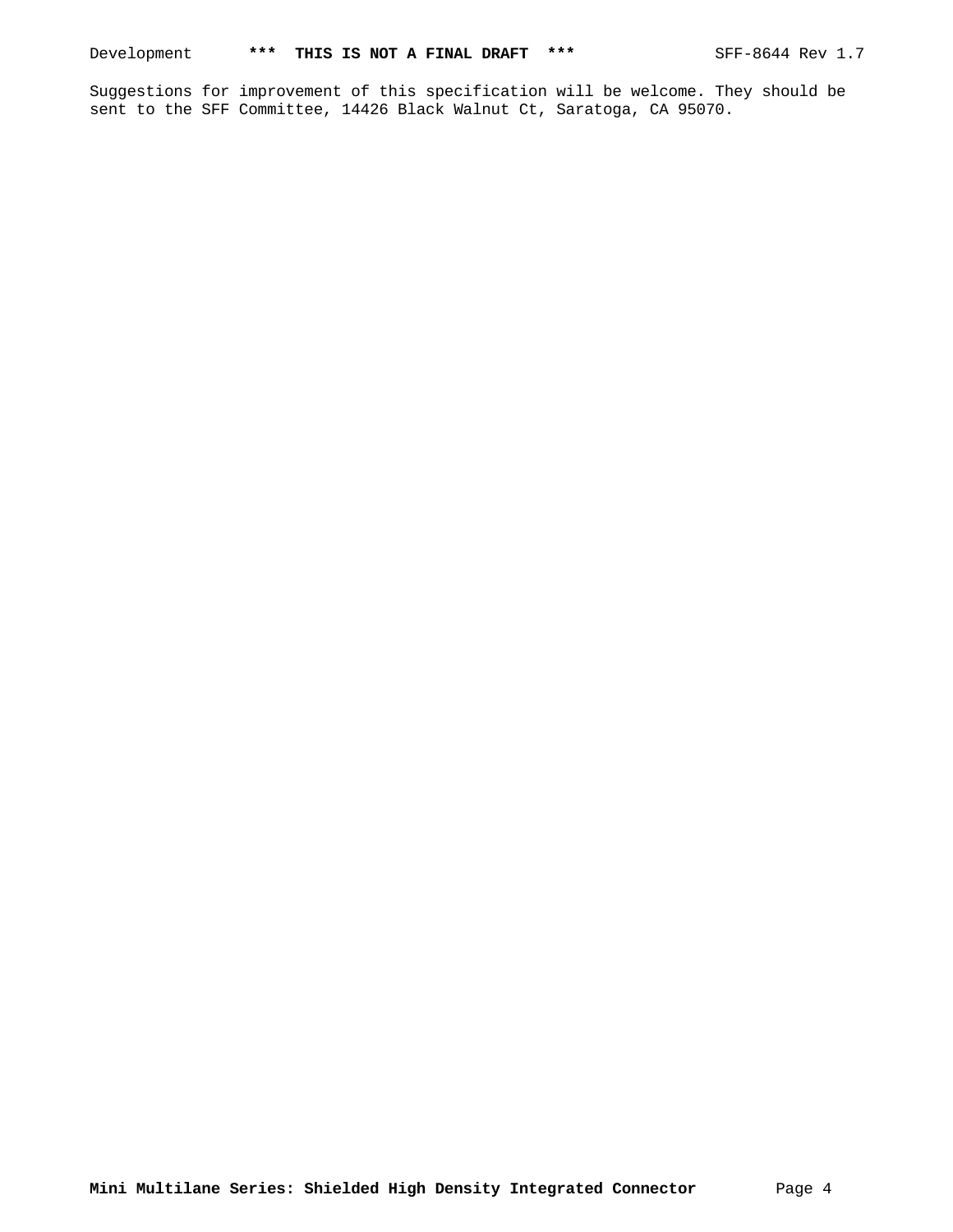#### **TABLE OF CONTENTS**

| 1.             |                                                             |                                                                                                                                                                                                                                                                                                                                                                                                                                                                                                   |
|----------------|-------------------------------------------------------------|---------------------------------------------------------------------------------------------------------------------------------------------------------------------------------------------------------------------------------------------------------------------------------------------------------------------------------------------------------------------------------------------------------------------------------------------------------------------------------------------------|
|                | 1.1                                                         |                                                                                                                                                                                                                                                                                                                                                                                                                                                                                                   |
| 2.             |                                                             |                                                                                                                                                                                                                                                                                                                                                                                                                                                                                                   |
|                | 2.1<br>2.2<br>2.3                                           |                                                                                                                                                                                                                                                                                                                                                                                                                                                                                                   |
| 3.             |                                                             |                                                                                                                                                                                                                                                                                                                                                                                                                                                                                                   |
|                | 3.1<br>3.2                                                  |                                                                                                                                                                                                                                                                                                                                                                                                                                                                                                   |
| 4.             |                                                             | Description                                                                                                                                                                                                                                                                                                                                                                                                                                                                                       |
| 5.             | 5.1<br>5.2                                                  | General View<br>General View<br>Configurations                                                                                                                                                                                                                                                                                                                                                                                                                                                    |
| 6 <sub>1</sub> |                                                             |                                                                                                                                                                                                                                                                                                                                                                                                                                                                                                   |
|                | 6.1<br>6.2<br>6.3<br>6.4<br>6.5<br>6.6<br>6.7<br>6.8<br>6.9 | Shielded Free (Plug) Integrated HD Cable Connector Paddle Card<br>Shielded Free (Plug) Integrated HD Cable Connector<br>Shielded Free (Plug) Integrated HD Cable Connector Pull Tab<br>Shielded Fixed (Receptacle) Integrated HD Right Angle Connector<br>Shielded Fixed (Receptacle) Right Angle Integrated HD Connector Footprint<br>Shielded Fixed (Receptacle) Right Angle Integrated HD Connector Ground Pad<br>Shielded Fixed (Receptacle) Right Angle Integrated HD Connector Panel Cutout |
|                | <b>FIGURES</b>                                              |                                                                                                                                                                                                                                                                                                                                                                                                                                                                                                   |

| FIGURE 4.1. | General View of a Shielded Integrated Connector  8                                |
|-------------|-----------------------------------------------------------------------------------|
| FIGURE 5.1. |                                                                                   |
| FIGURE 6.1. | Shielded Free (Plug) Integrated HD Cable Connector Paddle Card  15                |
| FIGURE 6.2. | Shielded Free (Plug) Integrated HD Cable Connector  19                            |
| FIGURE 6.3. | Shielded Fixed (Receptacle) Integrated HD Right Angle Connector                   |
| FIGURE 6.4. | Shielded Fixed (Receptacle) Right Angle Integrated HD Connector Error!            |
|             | Bookmark not defined.                                                             |
|             | FIGURE 6.5. Shielded Fixed (Receptacle) Right Angle Integrated HD Connector       |
|             |                                                                                   |
|             | FIGURE 6.7. Shielded Fixed (Receptacle) Right Angle Integrated HD Connector Panel |
|             |                                                                                   |
|             |                                                                                   |

## **TABLES**

Table 4.1. Shielded Fixed (Receptacle) Integrated Right Angle Connector Configurations............................................................... 10 Table 5.1. Datum Definitions ..................................................... Table 6.1. Shielded Free (Plug) Integrated Cable Connector Dimensions ........... Table 6.2. Shielded Free (Plug) Integrated Cable Connector Pull Tab Dimensions ... Table 6.3. Shielded Fixed (Receptacle) Right Angle Integrated Connector Dimensions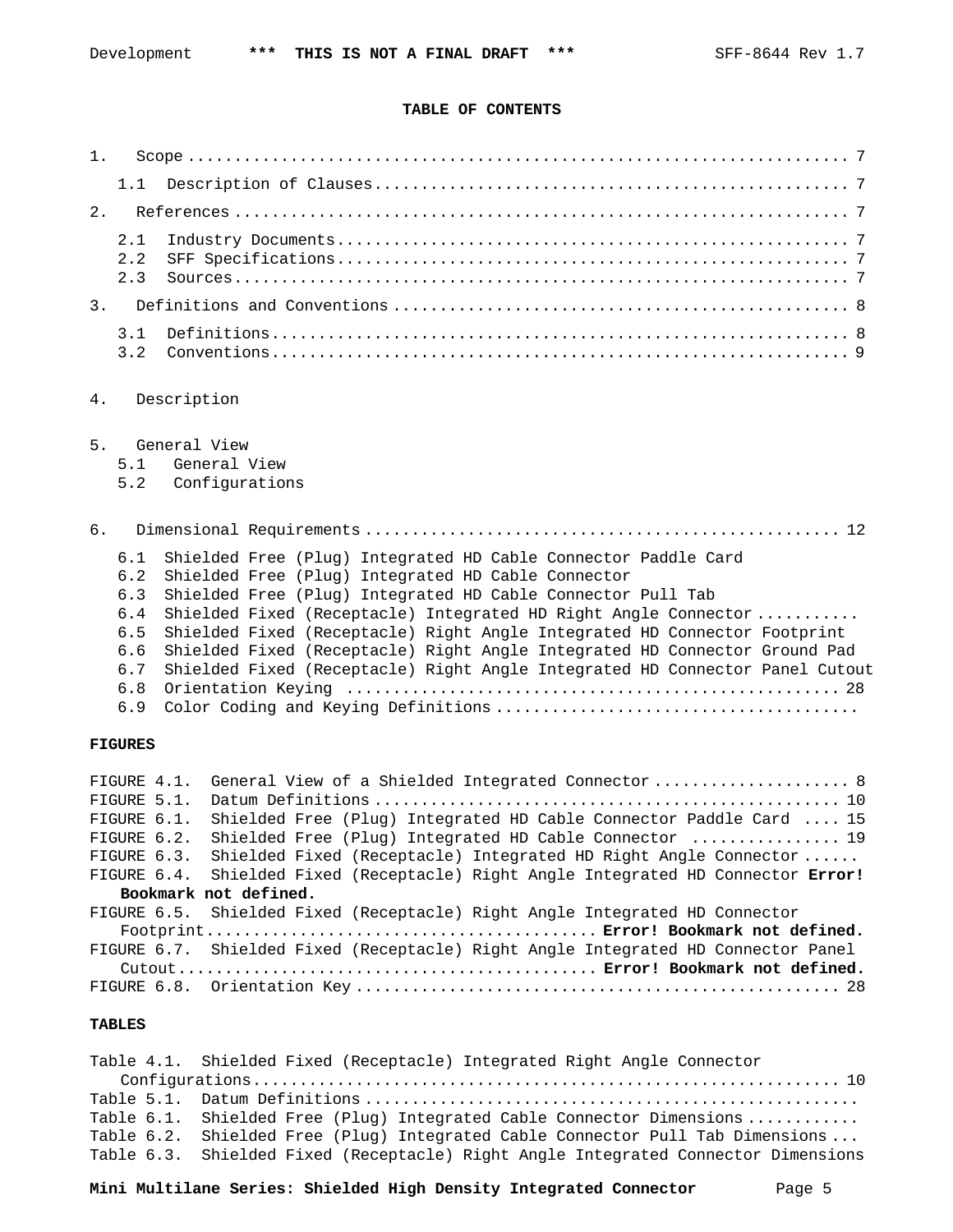| Table 6.4. Shielded Fixed (Receptacle) Right Angle Integrated Connector Panel |  |
|-------------------------------------------------------------------------------|--|
|                                                                               |  |
| Table 6.5. Shielded Fixed (Receptacle) Right Angle Integrated Connector Panel |  |
|                                                                               |  |
| Table 6.6. Shielded Fixed (Receptacle) Right Angle Integrated Connector Panel |  |
|                                                                               |  |
| Table 6.7. Shielded Fixed (Receptacle) Right Angle Integrated Connector Panel |  |
| Cutout Dimensions Error! Bookmark not defined.                                |  |
| Table 6.8. Keyway Dimensions (Optional)  Error! Bookmark not defined.         |  |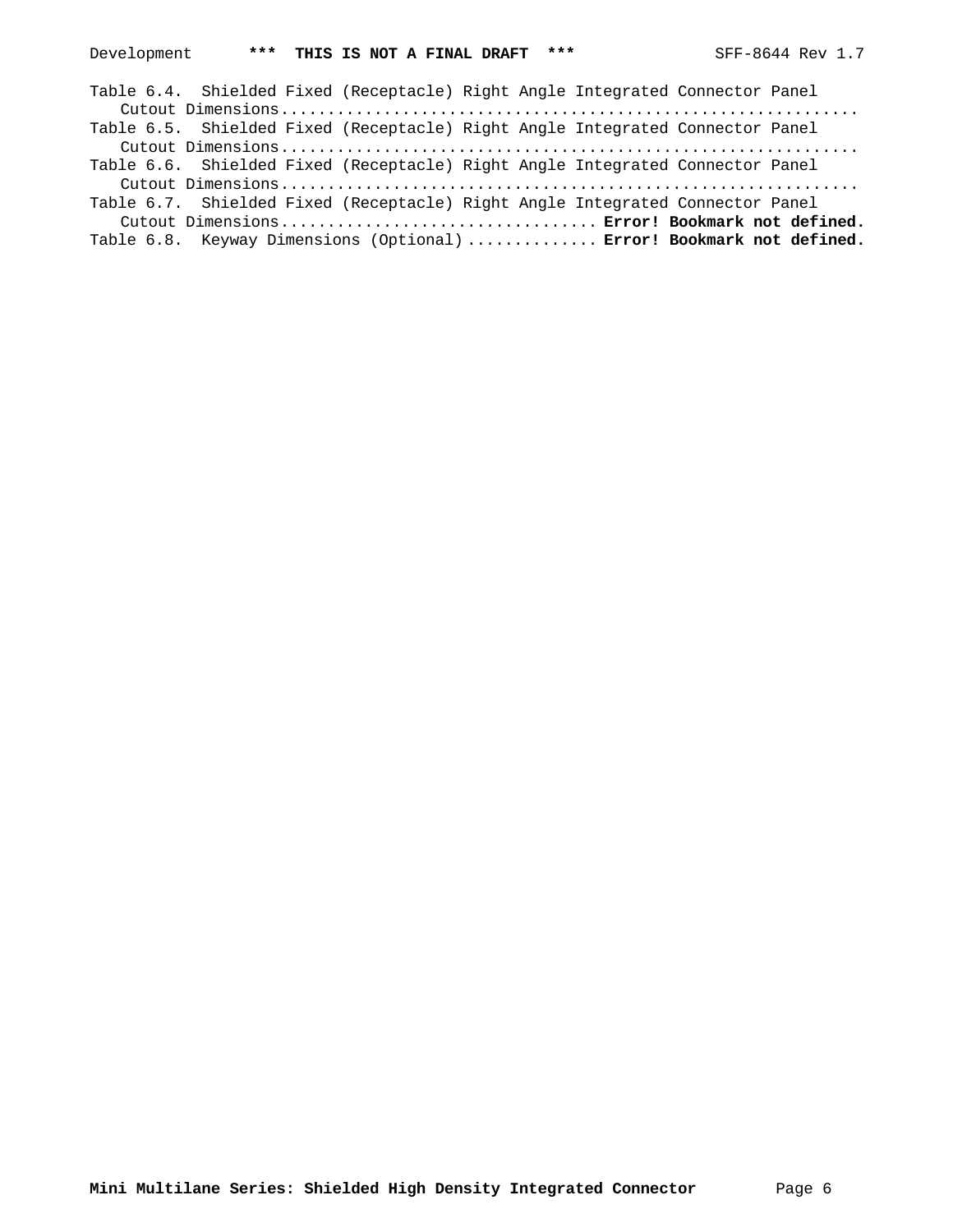SFF Committee

### **Mini Multilane Shielded Integrated High Density Connector**

## **1. Scope**

This specification defines the plug, the integrated high density receptacle, and latching requirements for the Mini Multilane Shielded Integrated High Density Connector based upon the mating interface defined herein.

#### **1.1 Description of Clauses**

Clause 1 contains the Scope Clause 2 contains References, Related Standards and SFF Specifications Clause 3 contains the Definitions and Conventions Clause 4 contains the Description Clause 5 defines the Datums Clause 6 defines the Dimensions

#### **2. References**

The SFF Committee activities support the requirements of the storage industry, and it is involved with several standards.

#### **2.1 Industry Documents**

The following interface standards and specifications are relevant to this Specification.

- T10 / 1601D SAS 1-1 (Serial Attached SCSI SAS 3.0
- SFF-8410 High Speed Serial Testing for Copper Links
- SFF-8643 Mini Multilane Series: Unshielded Integrated High Density Connector

## **2.2 SFF Specifications**

There are several projects active within the SFF Committee. The complete list of specifications which have been completed or are still being worked on are listed in the specification at ftp://ftp.seagate.com/sff/SFF-8000.TXT

## **2.3 Sources**

Those who join the SFF Committee as an Observer or Member receive electronic copies of the minutes and SFF specifications (http://www.sffcommittee.com/ie/join.html).

Copies of ANSI standards may be purchased from the Inter-National Committee for Information Technology Standards (http://tinyurl.com/c4psg).

Copies of SFF, ASC T10 (SCSI), T11 (Fibre Channel) and T13 (ATA/SATA) standards and standards still in development are available on the HPE version of CD\_Access (http://tinyurl.com/85fts).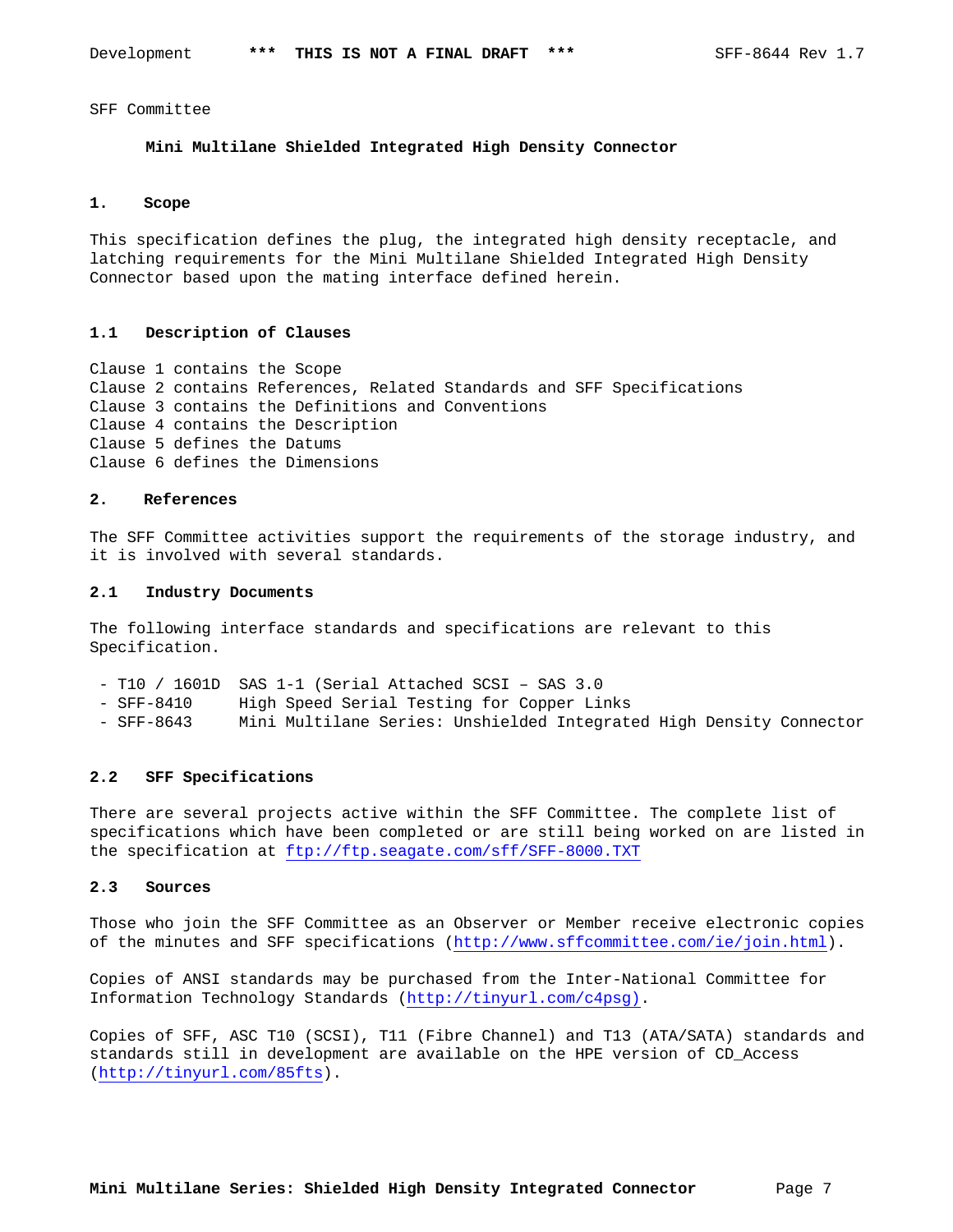#### **3. Definitions and Conventions**

### **3.1 Definitions**

For the purpose of SFF Specifications, the following definitions apply:

**Fixed**: Used to describe the gender of the mating side of the connector that accepts its mate upon mating. This gender is frequently, but not always, associated with the common terminology "receptacle". Other terms commonly used are "female" and "socket connector". The term "fixed" is adopted from EIA standard terminology as the gender that most commonly exists on the fixed end of a connection, for example, on the board or bulkhead side. In this specification "fixed" is specifically used to describe the mating side gender illustrated in Figure 2.

**Free**: Used to describe the gender of the mating side of the connector that penetrates its mate upon mating. This gender is frequently, but not always, associated with the common terminology "plug". Other terms commonly used are "male" and "pin connector". The term "free" is adopted from EIA standard terminology as the gender that most commonly exists on the free end of a connection, for example, on the cable side. In this specification "free" is specifically used to describe the mating side gender illustrated in Figure 2.

**Height:** Distance from board surface to farthest overall connector feature

**Mating Side**: The side of the connector that joins and separates from the mating side of a connector of opposite gender. Other terms commonly used in the industry are mating interface, separable interface and mating face.

| FREE                       |                           | FIXED                       |
|----------------------------|---------------------------|-----------------------------|
|                            |                           | THE FIXED GENDER IS USED ON |
|                            |                           | THE DEVICE SIDE EXCEPT WHEN |
| USED WITH WIRE TERMINATION |                           |                             |
|                            |                           |                             |
|                            |                           |                             |
|                            | , PARE LETTERING NICOLARE |                             |
| 子波波氏                       |                           | 科区意志                        |
|                            | 전화 대학교의 있습니다              |                             |

**FIGURE 3.1. Mating Side Gender Definition**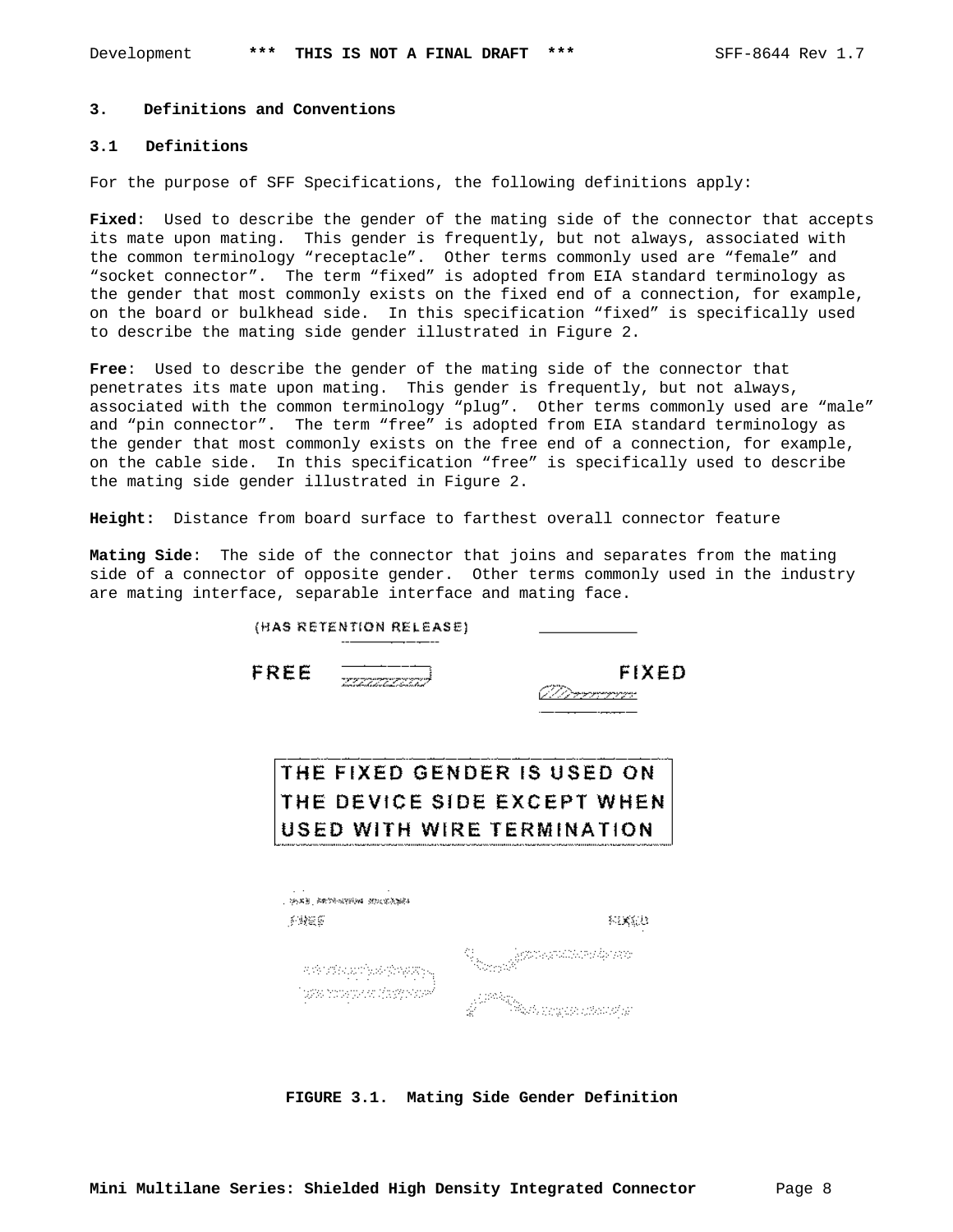**Right Angle**: A connector design for use with printed circuit board assembly technology where the mating direction is parallel to the plane of the printed circuit board.

**Straight**: A connector design for use with printed circuit board assembly technology where the mating direction is perpendicular to the plane of the printed circuit board.

**Surface Mount**: A connector design and a printed circuit board design style where the connector termination points do not penetrate the printed circuit board and are subsequently soldered to the printed circuit board.

**Termination Side**: The side of the connector opposite the mating side that is used for permanently attaching conductors to the connector. Due to pin numbering differences between mating side genders the termination side shall always be specified in conjunction with a mating side of a specific gender. Other terms commonly used in the industry are: back end, non-mating side, footprint, pc board side, and post side.

**Through Hole**: A connector design and a printed circuit board design style where the connector termination points penetrates the printed circuit board and are subsequently soldered to the printed circuit board.

#### **3.2 Conventions**

The American convention of numbering is used i.e., a comma separates the thousands and higher multiples, and a period is used as the decimal point. This is equivalent to the ISO/IEC convention of a space and comma.

| American:   |  | ISO:        |
|-------------|--|-------------|
| 0.6         |  | 0.6         |
| 1,000       |  | 1 000       |
| 1,323,462.9 |  | 1 323 462.9 |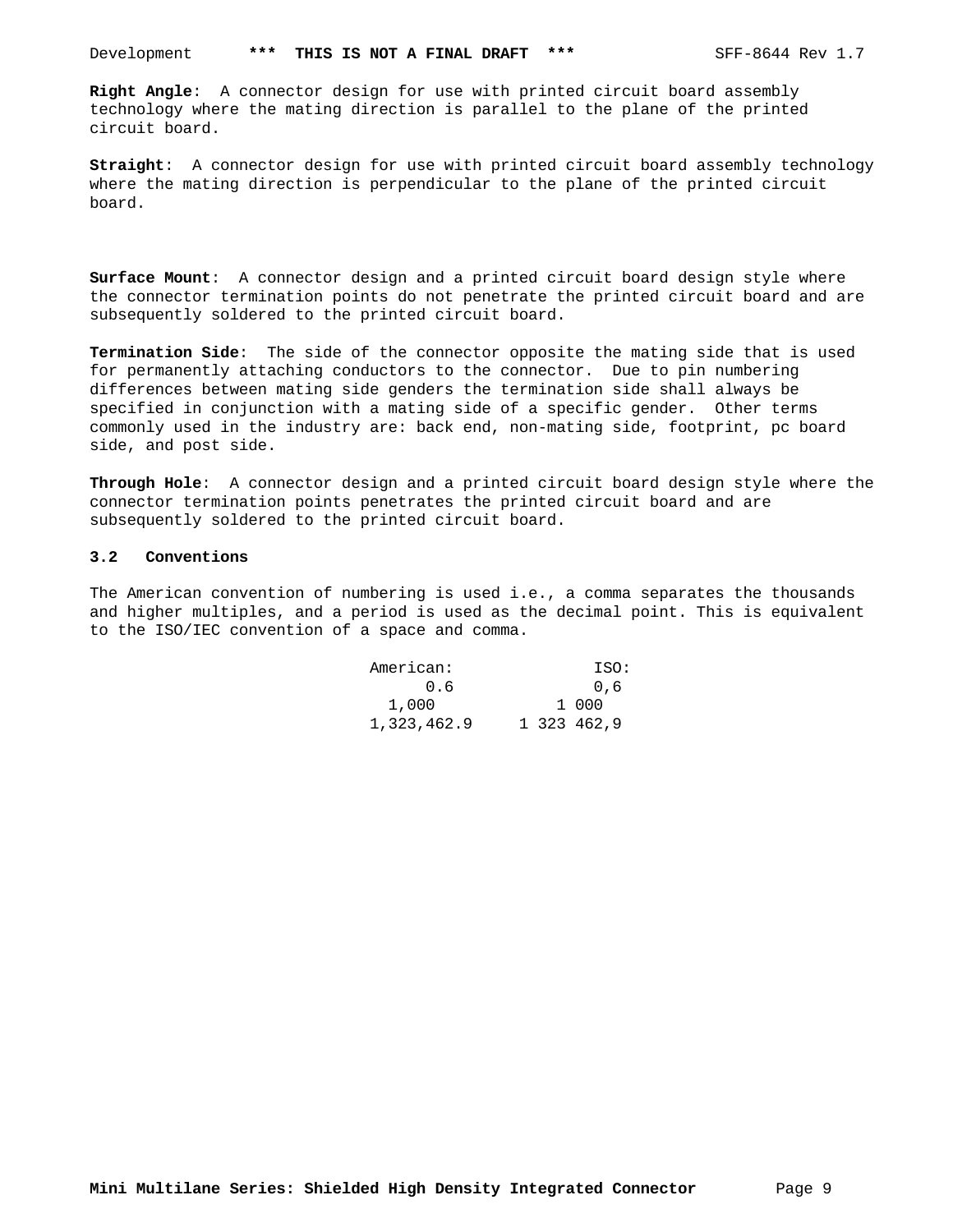## **4. Description**

This connector system provides positive retention along with ease of insertion and removal.

### **4.0 General View**

The connector system is based upon an integrated receptacle connector and guide shell. The host board footprint positioning holes contain the critical dimensions for locating the integrated receptacle/guide shell. The receptacle guide shell functions as the guide and strain relief for the free (plug) connector interface.

**FIGURE 4.1** illustrates examples of several such configurations.



1x4 4x Receptacle

**FIGURE 4.1. GENERAL VIEW OF SHIELDED INTEGRATED HD CONNECTORS 4.1 Shielded Integrated HD Connector Configurations**

# **TABLE 4.1. Shielded Integrated Connector Configurations**

| Ports        | Shielded     | Orientation |
|--------------|--------------|-------------|
|              | Positions    |             |
| 1x1          | 36 Position  | Right Angle |
| $1 \times 2$ | 72 Position  | Right Angle |
| 1 v 4        | 144 Position | Right Angle |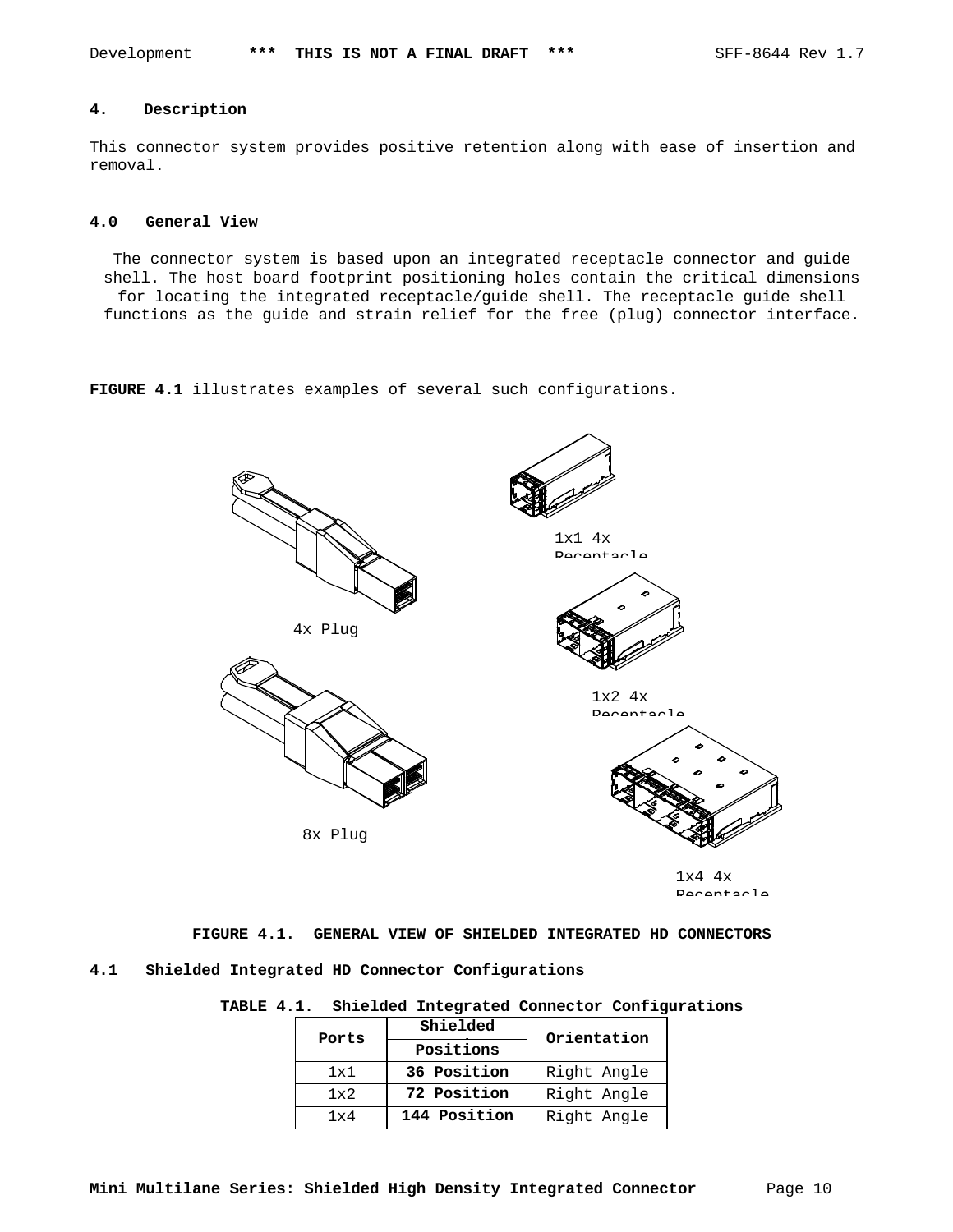The dimensioning conventions are described in ANSI-Y14.5M, Geometric Dimensioning and Tolerancing. All dimensions are in millimeters.

Dimension related requirements for the connector system addressed in this document are specified in the tables and figures in this clause.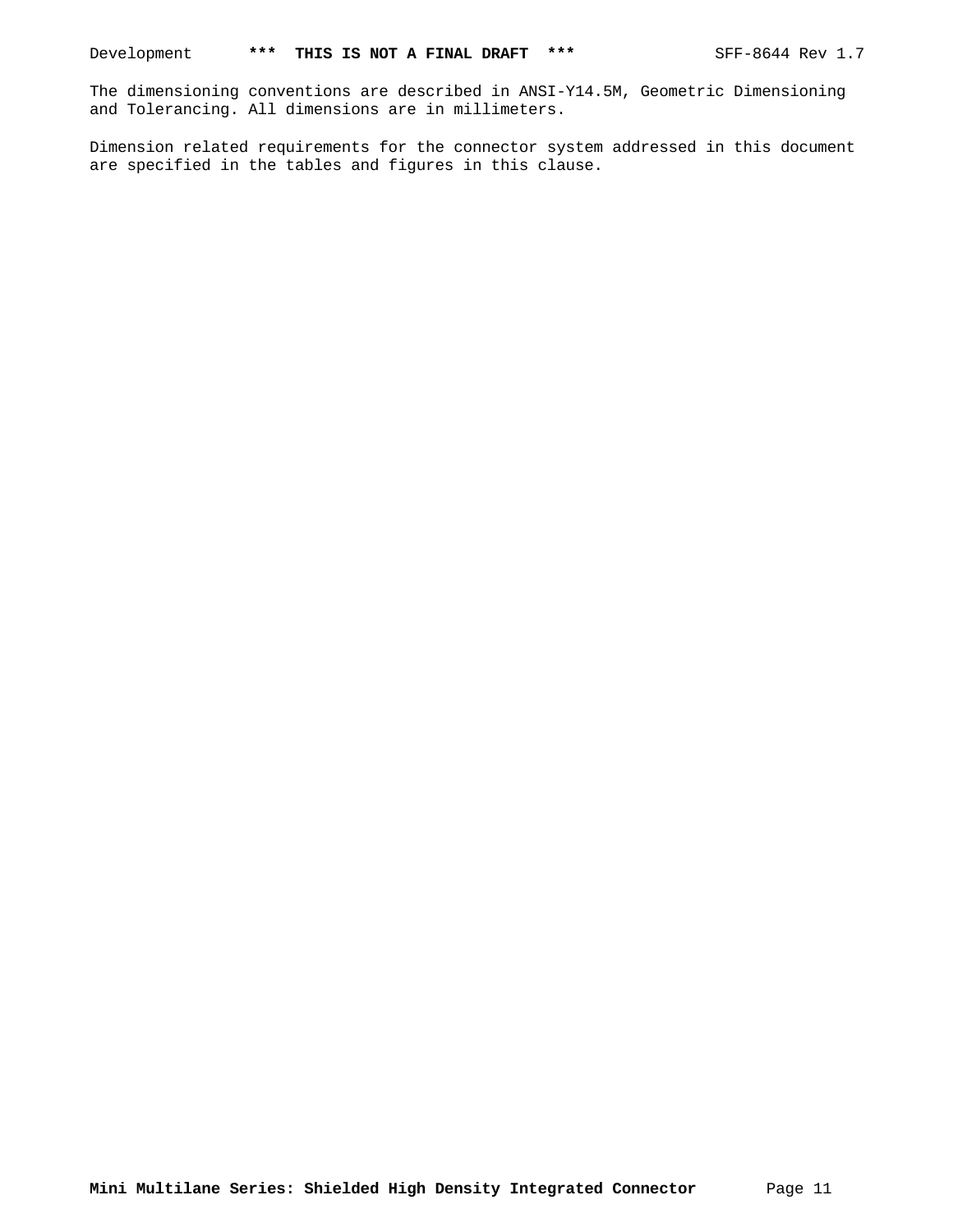## **5.1 Datum Definitions**





| Datum | Description                                |
|-------|--------------------------------------------|
| A     | Width of Paddle Card                       |
| в     | Top Surface of Paddle Card                 |
| C     | Front Edge of Signal Pad on Paddle Card    |
| D     | Width of Plug Snout                        |
| E     | Body of Plug                               |
| F     | Front Edge of Receptacle Snout             |
| G     | Centerline of First Row of Compliant Tails |
| н     | Centerline of Receptacle Contacts          |
|       | Width of Receptacle Snout                  |
| J     | <b>Centerline of Outer Holes</b>           |
| Κ     | Centerline of First Row of PCB Holes       |
|       | Surface of PCB                             |
| M     | Bottom of Plug Body                        |
| N     | Centerline of Plug Snout Opening           |
| X, Y  | Reference 0, 0 on Host Board               |

**Table 5.1 Definition of Datums**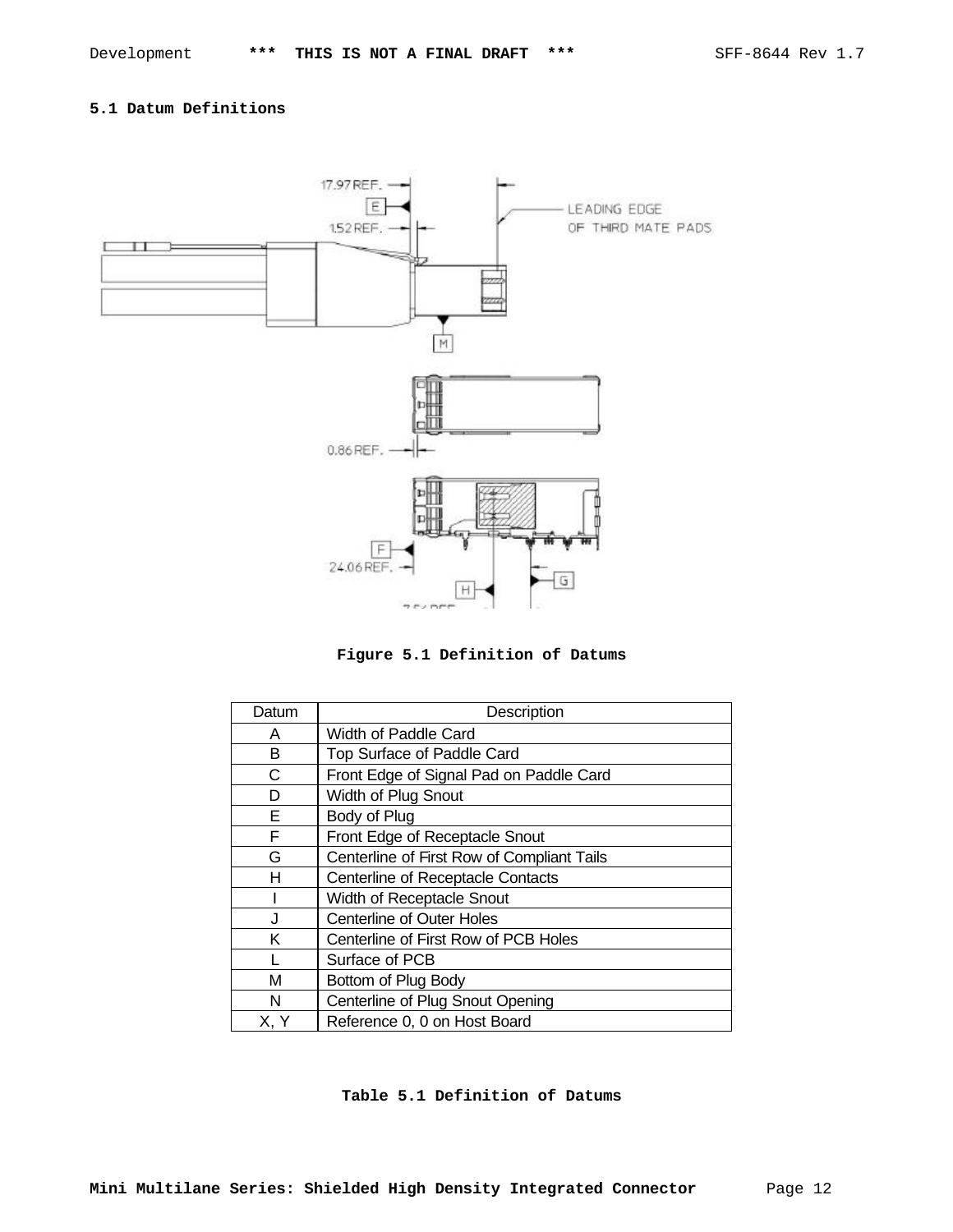**6.0 Shielded Integrated Connector Dimensional Requirements**

**6.1 Shielded Free (Plug) Integrated Connector Paddle Card**



DATUM A - CENTERLINE OF PADDLE CARD DATUM B - TOP SURFACE OF PADDLE CARD DATUM C - LEADING EDGE OF THIRD MATE CONTACTS DEFINED BY OUTER PADS

NO SOLDER MASK WITHIN 005 OF DEFINED PAD LOCATIONS

**Figure 6.1 Shielded Free (Plug) HD Connector Paddle Card Dimensions**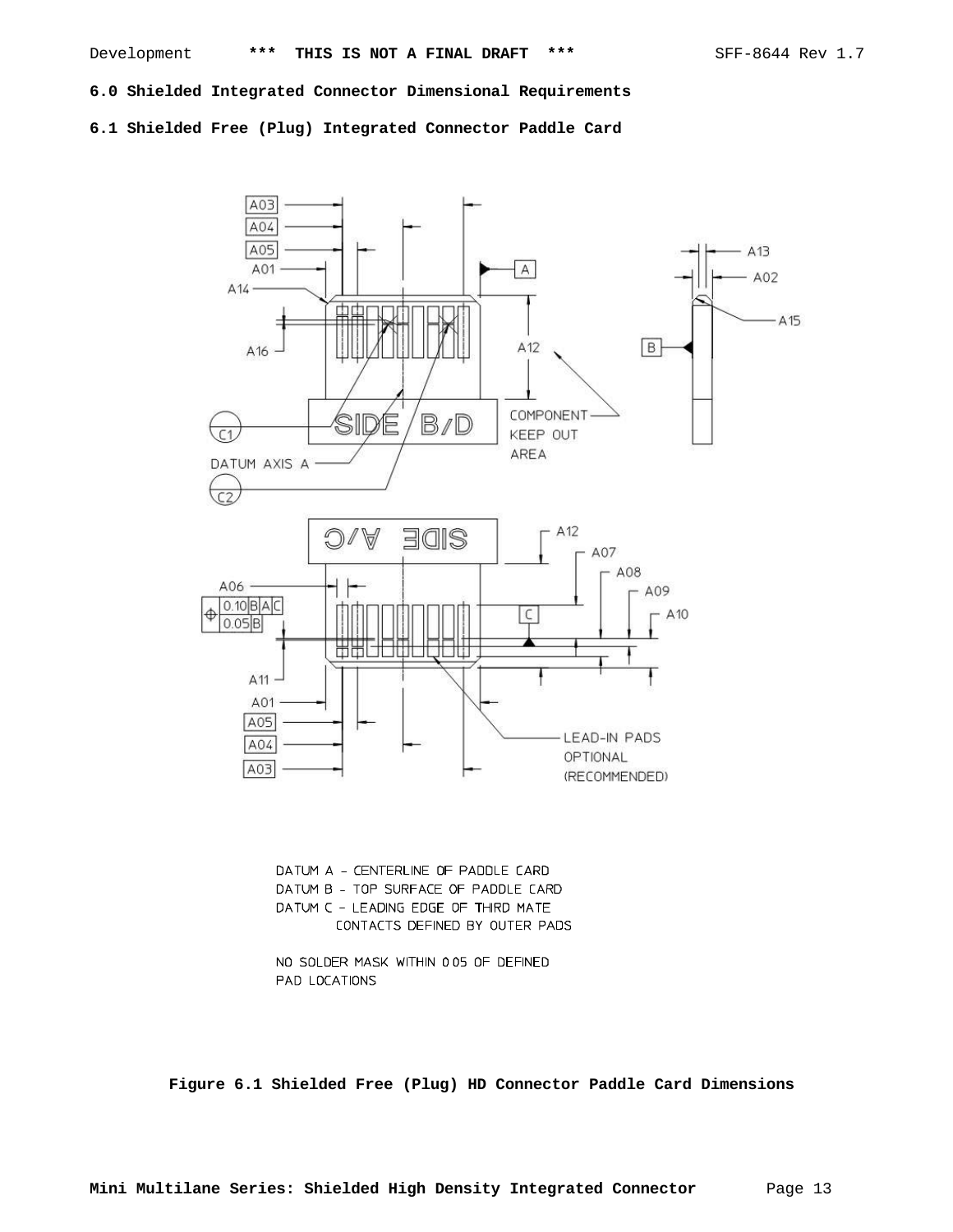| Designator      | Description                         | Dimension | Tolerance    |
|-----------------|-------------------------------------|-----------|--------------|
| A01             | Paddle Card Width                   | 7.65      | 0.10         |
| A02             | Paddle Card Thickness (across pads) | 1.00      | 0.10         |
| A03             | First to Last Pad Centers           | 6.00      | Basic        |
| A04             | Card Center to Outer Pad Center     | 3.00      | <b>Basic</b> |
| A05             | Pad Center to Center (Pitch)        | 0.75      | <b>Basic</b> |
| A06             | Pad Width                           | 0.55      | 0.03         |
| A07             | Pad Length - Third Mate             | 1.55      | Min.         |
| A08             | Third Mate to First Mate            | 0.90      | 0.05         |
| A09             | Third Mate to Second Mate           | 0.40      | 0.05         |
| A10             | Card Edge to Third Mate Pad         | 1.45      | 0.10         |
| A11             | Pad to Pre-Pad                      | 0.08      | 0.015        |
| A12             | Component Keep Out Area             | 5.40      | Min.         |
| A <sub>13</sub> | Lead-in Flat                        | 0.36      | Ref          |
| A14             | Lead-in Chamfer x 45°               | 0.50      | 0.05         |
| A15             | Lead-in Chamfer x 45°               | 0.30      | 0.05         |
| A16             | Third Mate Pad to Datum C           | 0.00      | 0.03         |

**TABLE 6.1 SHIELDED FREE (PLUG) HD CONNECTOR PADDLE CARD DIMENSIONS**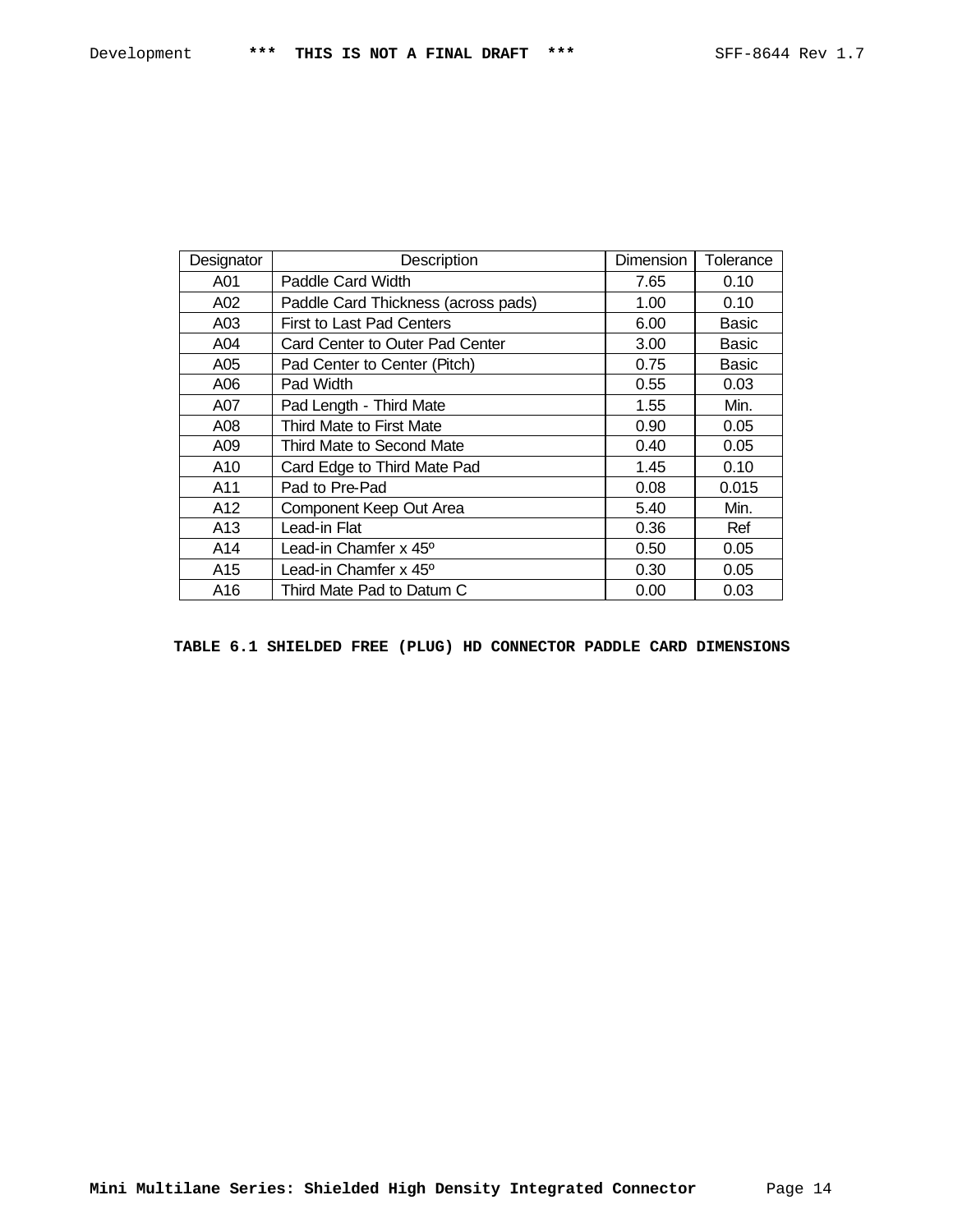# **6.2 SHIELDED FREE (PLUG) 4X INTEGRATED HD CABLE CONNECTOR**



FIGURE 6.2. Shielded Free (Plug) HD Integrated Cable Connector

| Designator       | Description                      | Dimension | Tolerance |
|------------------|----------------------------------|-----------|-----------|
| H <sub>01</sub>  | Snout Length                     | 19.77     | 0.05      |
| H <sub>02</sub>  | Snout Height                     | 10.45     | 0.05      |
| H <sub>03</sub>  | Snout Top to PCB Centerline      | 3.23      | 0.05      |
| H <sub>04</sub>  | PCB Centerline to PCB Centerline | 4.00      | 0.05      |
| H <sub>05</sub>  | Snout Top to Plug Body Top       | 4.68      | 0.15      |
| H <sub>06</sub>  | Plug Body Height - 28-30 AWG     | 17.40     | Max       |
| H06              | Plug Body Height - 24-26 AWG     | 20.30     | Max       |
| H <sub>0</sub> 7 | Plug Body Length                 | 32.00     | Max       |
| H08              | Snout Groove Length              | 17.30     | 0.10      |
| H <sub>09</sub>  | Snout Groove Width               | 5.00      | 0.10      |
| H <sub>10</sub>  | <b>Snout Groove Width</b>        | 3.44      | 0.10      |
| H11              | Snout Groove Length              | 2.93      | 0.25      |
| H <sub>12</sub>  | Snout Inside Height              | 8.85      | 0.05      |
| H <sub>13</sub>  | Snout Inside Height              | 8.52      | 0.05      |
| H14              | Snout Groove Height              | 0.45      | 0.05      |
| H <sub>15</sub>  | <b>Snout Top Thickness</b>       | 0.78      | 0.05      |
| H <sub>16</sub>  | Latch Catch Width                | 9.35      | 0.10      |
| H <sub>17</sub>  | Snout Width                      | 10.45     | 0.05      |
| H <sub>18</sub>  | Plug Body to PCB Datum           | 17.97     | 0.15      |
| H <sub>19</sub>  | Plug Body Width                  | 10.70     | 0.15      |
| H <sub>20</sub>  | <b>PCB Width</b>                 | 7.65      | 0.10      |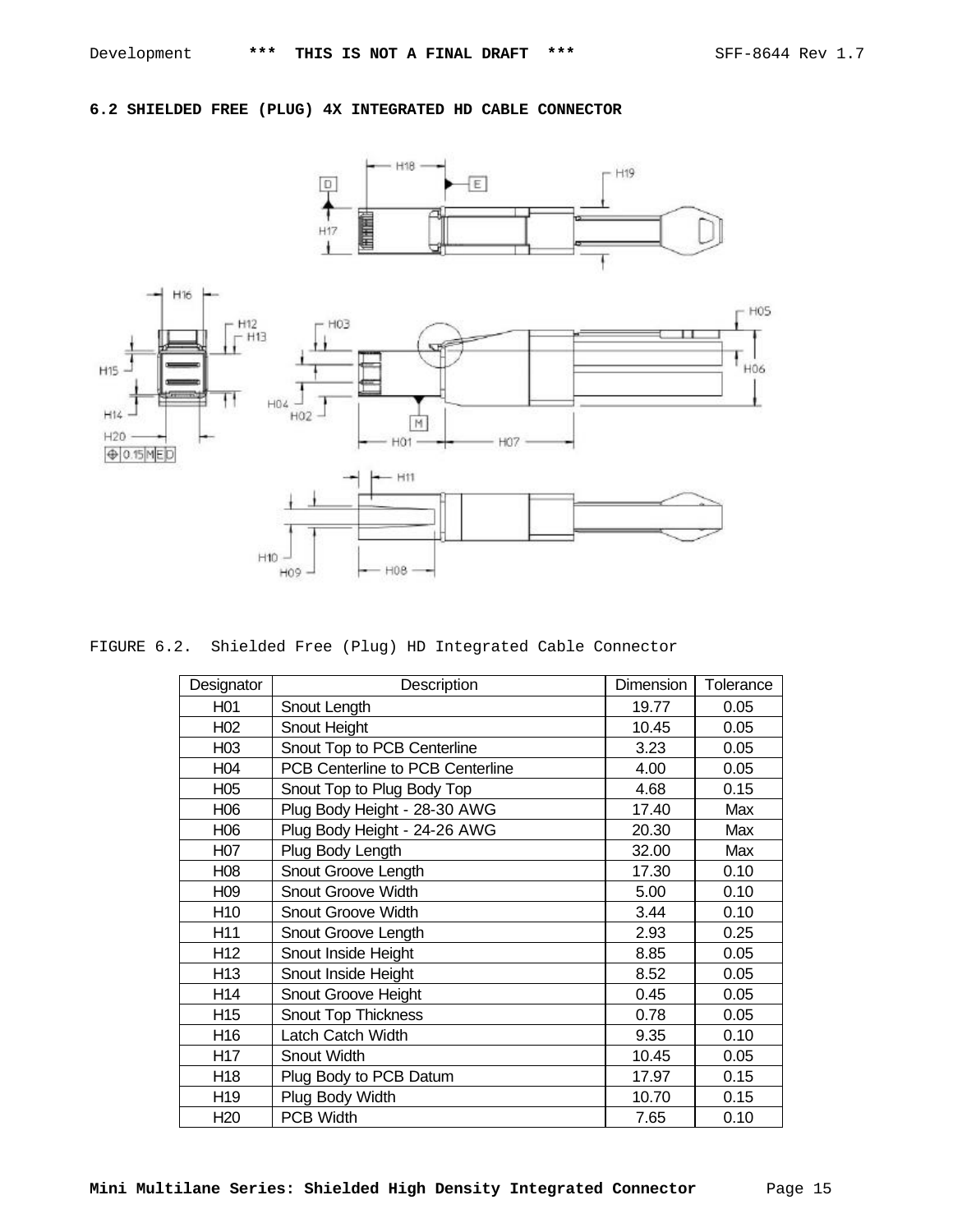

| Designator      | Description                  | Dimension | Tolerance  |
|-----------------|------------------------------|-----------|------------|
| J <sub>01</sub> | Snout Length                 | 19.77     | 0.05       |
| J <sub>02</sub> | Plug Body Length             | 32.00     | Max        |
| J <sub>03</sub> | Plug Body Height - 28-30 AWG | 17.40     | Max        |
| J <sub>03</sub> | Plug Body Height - 24-26 AWG | 20.30     | Max        |
| J <sub>04</sub> | Snout Groove Length          | 17.30     | 0.10       |
| J <sub>05</sub> | Snout Groove Length          | 2.93      | 0.25       |
| J06             | Snout Width                  | 10.45     | 0.05       |
| J07             | <b>Snout Groove Width</b>    | 5.00      | 0.10       |
| J <sub>08</sub> | <b>Snout Groove Width</b>    | 3.44      | 0.10       |
| J <sub>09</sub> | Snout Width - Overall        | 21.45     | 0.05       |
| J10             | Snout to Snout Pitch         | 11.00     | $\tilde{}$ |
| J11             | Snout Gap                    | 0.55      | Ref.       |
| J12             | Plug Body Width              | 21.70     | 0.15       |

**Mini Multilane Series: Shielded High Density Integrated Connector** Page 16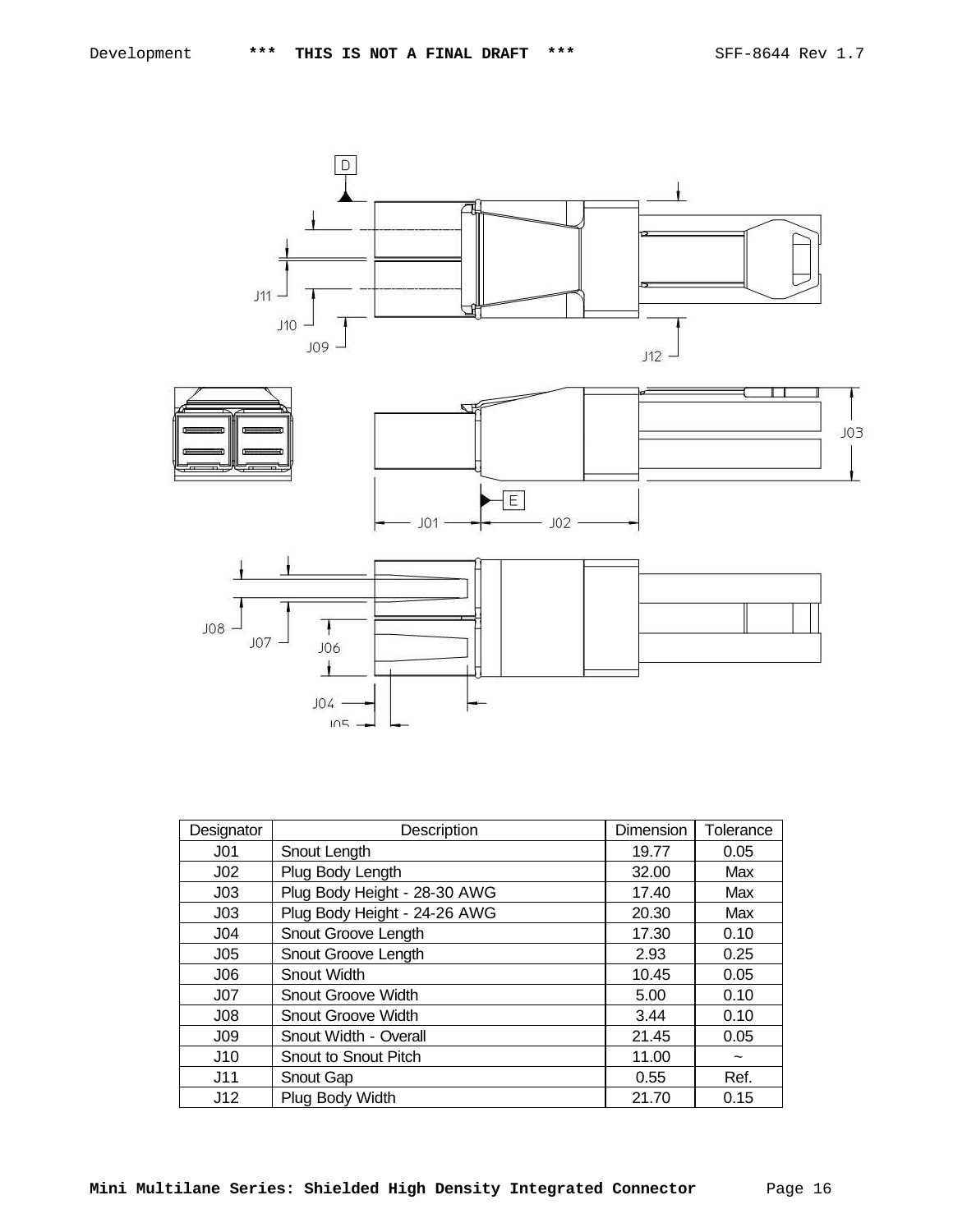

| Designator<br><b>Description</b> |                     | <b>Dimension</b> | Tolerance |
|----------------------------------|---------------------|------------------|-----------|
| K01                              | Latch Height        | 1.51             | 0.15      |
| K <sub>02</sub>                  | Latch Lead-In Angle | $43^\circ$       | റം        |
| K03                              | Latch Length        | 3.59             | Max       |
| K04                              | Latch Barb Location | 1.52             | 0.15      |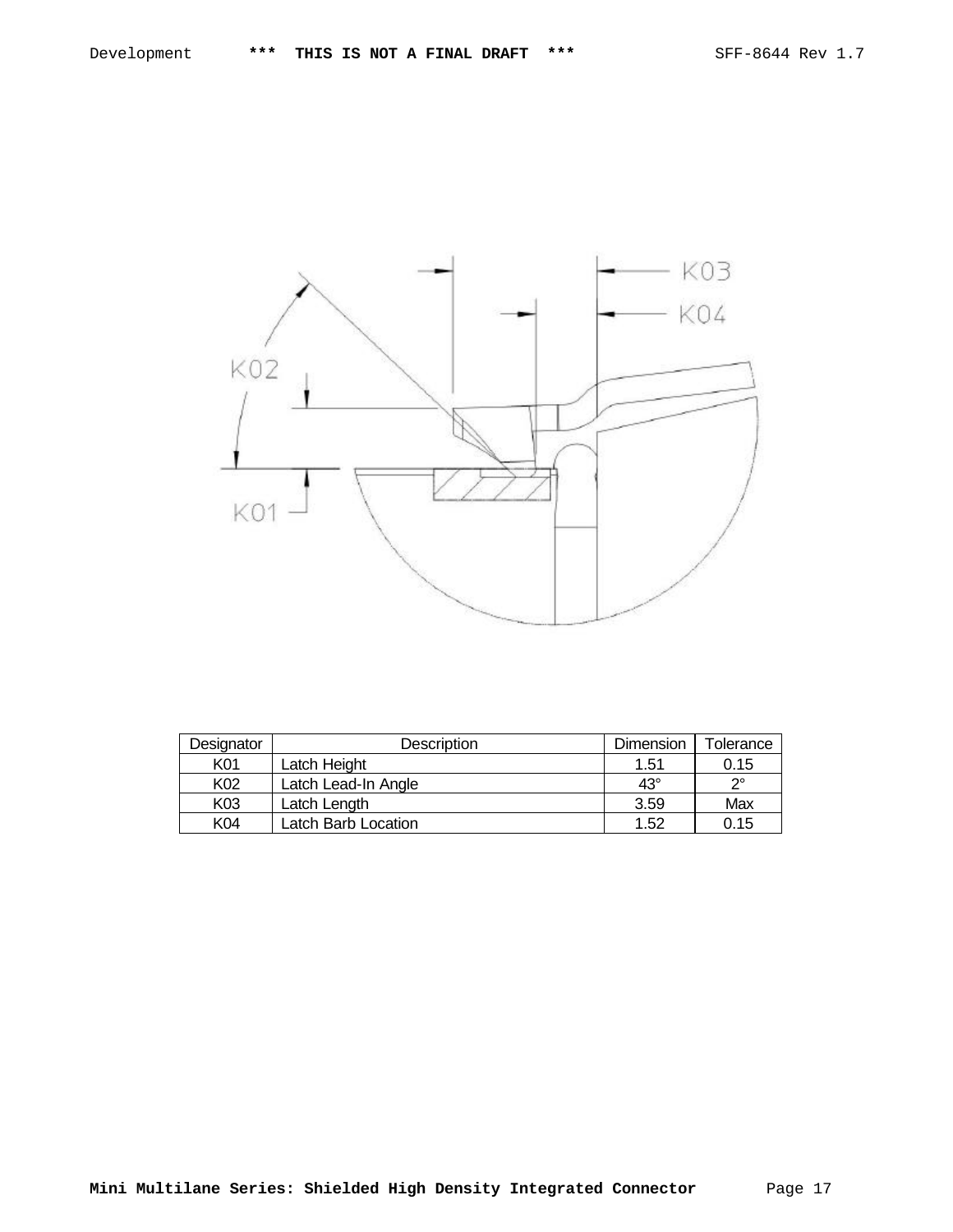**6.3 Shielded Free (Plug) HD Integrated Cable Connector Pull Tab**



If required, the pull tab color may be specified by a specific standard.

Figure shown is one approved solution. Other configurations to remain within the C01 and C03 dimensions.

**FIGURE 6.3. SHIELDED FREE (PLUG) INTEGRATED HD CABLE CONNECTOR PULL TAB**

| designator | Description       | Dimension | Tolerance |
|------------|-------------------|-----------|-----------|
| L01        | Latch Pull Length | 40.00     | Max       |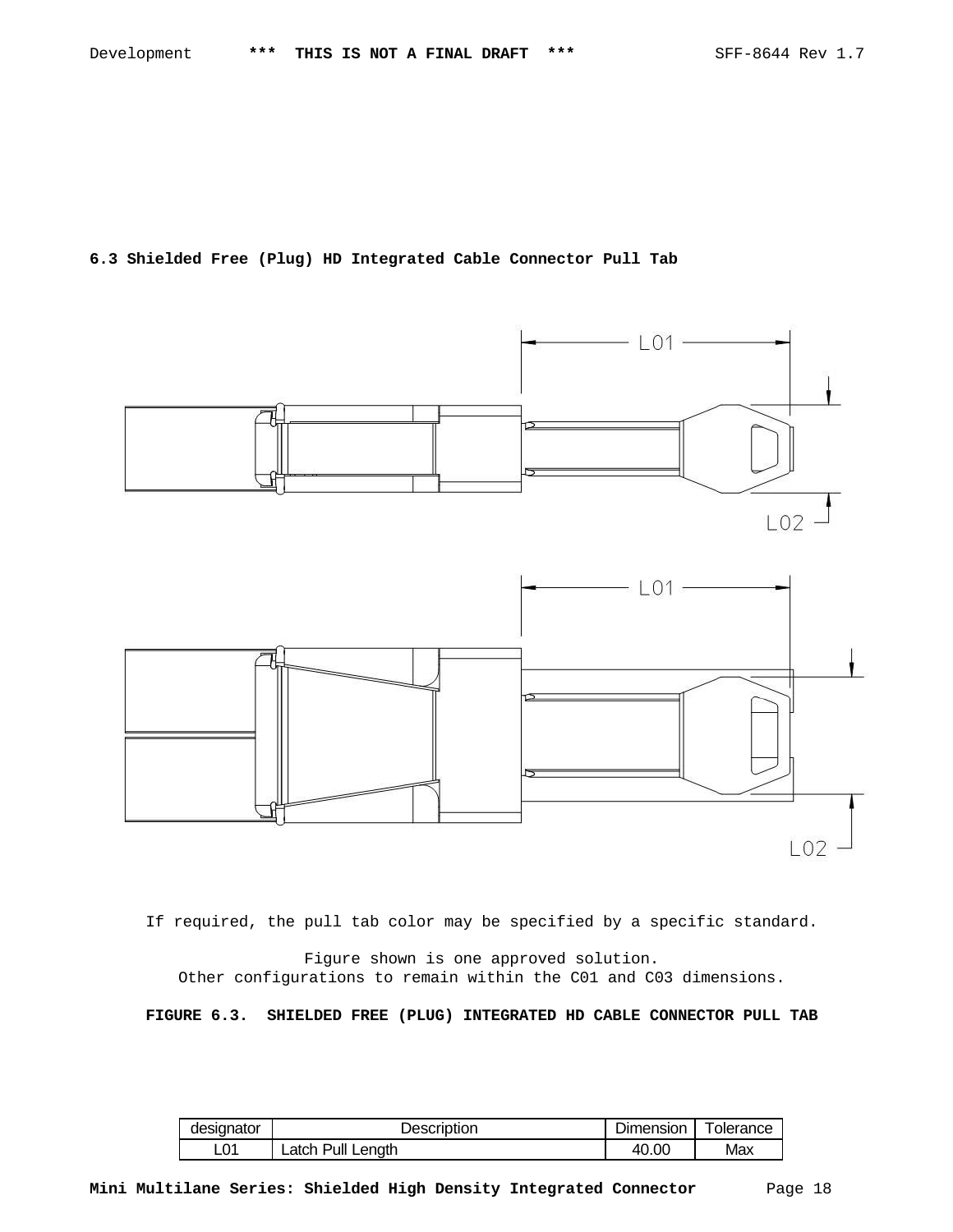| L02 | 4x Latch Pull Width | 1.00<br>44 | Max |
|-----|---------------------|------------|-----|
| L02 | 8x Latch Pull Width | 15.00      | Max |

**TABLE 6.3. Shielded Free (Plug) HD Integrated Cable Connector Pull Tab**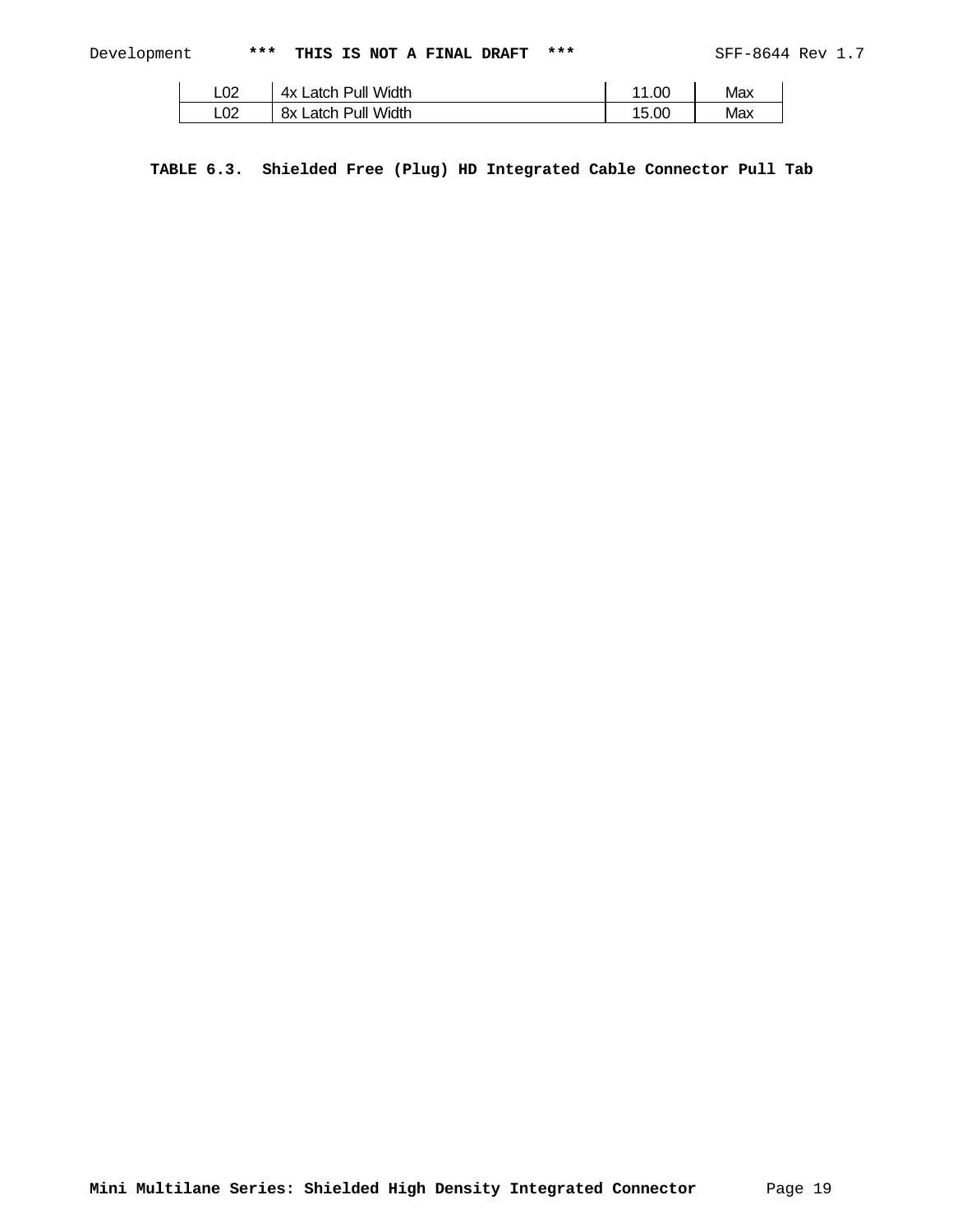**6.7. SHIELDED FIXED (RECEPTACLE) RIGHT ANGLE HD INTEGRATED 4X CONNECTOR DIMENSIONS**



| Designator | Description                        | Dimension | Tolerance |
|------------|------------------------------------|-----------|-----------|
| <b>B01</b> | Datum G to Front Face              | 24.06     | 0.10      |
| <b>B02</b> | Datum G to Shield Tail             | 13.31     | 0.05      |
| <b>B03</b> | Datum G to Shield Tail             | 7.60      | 0.05      |
| <b>B04</b> | Datum G to Shield Tail             | 13.81     | 0.05      |
| <b>B05</b> | Shield Height                      | 12.24     | 0.13      |
| <b>B06</b> | <b>EMI Finger Height</b>           | 12.65     | 0.13      |
| <b>B07</b> | <b>EMI Snout Opening - Height</b>  | 10.76     | 0.08      |
| <b>B08</b> | <b>EMI Snout Opening - Width</b>   | 10.75     | 0.08      |
| <b>B09</b> | Receptacle Card Slot Width         | 7.85      | 0.08      |
| <b>B10</b> | Lower Card Slot Location           | 4.55      | 0.10      |
| <b>B11</b> | Lower Card Slot to Upper Card Slot | 4.00      | 0.05      |
| <b>B12</b> | Shield Width                       | 11.25     | 0.10      |
| <b>B13</b> | Shield Length                      | 38.00     | 0.15      |
| <b>B14</b> | <b>EMI Finger Width</b>            | 12.25     | 0.13      |
| <b>B15</b> | Shield Center to Latch Hole Center | 4.15      | 0.15      |
| <b>B16</b> | <b>EMI Latch Hole Width</b>        | 1.17      | 0.10      |
| <b>B17</b> | Shield Front to Latch Hole Front   | 0.88      | 0.05      |
| <b>B18</b> | Shield Tail to Tail                | 11.00     | 0.10      |
| <b>B19</b> | Shield Tail to Tail                | 7.01      | 0.10      |
| <b>B20</b> | Shield Tail to Tail                | 20.00     | 0.05      |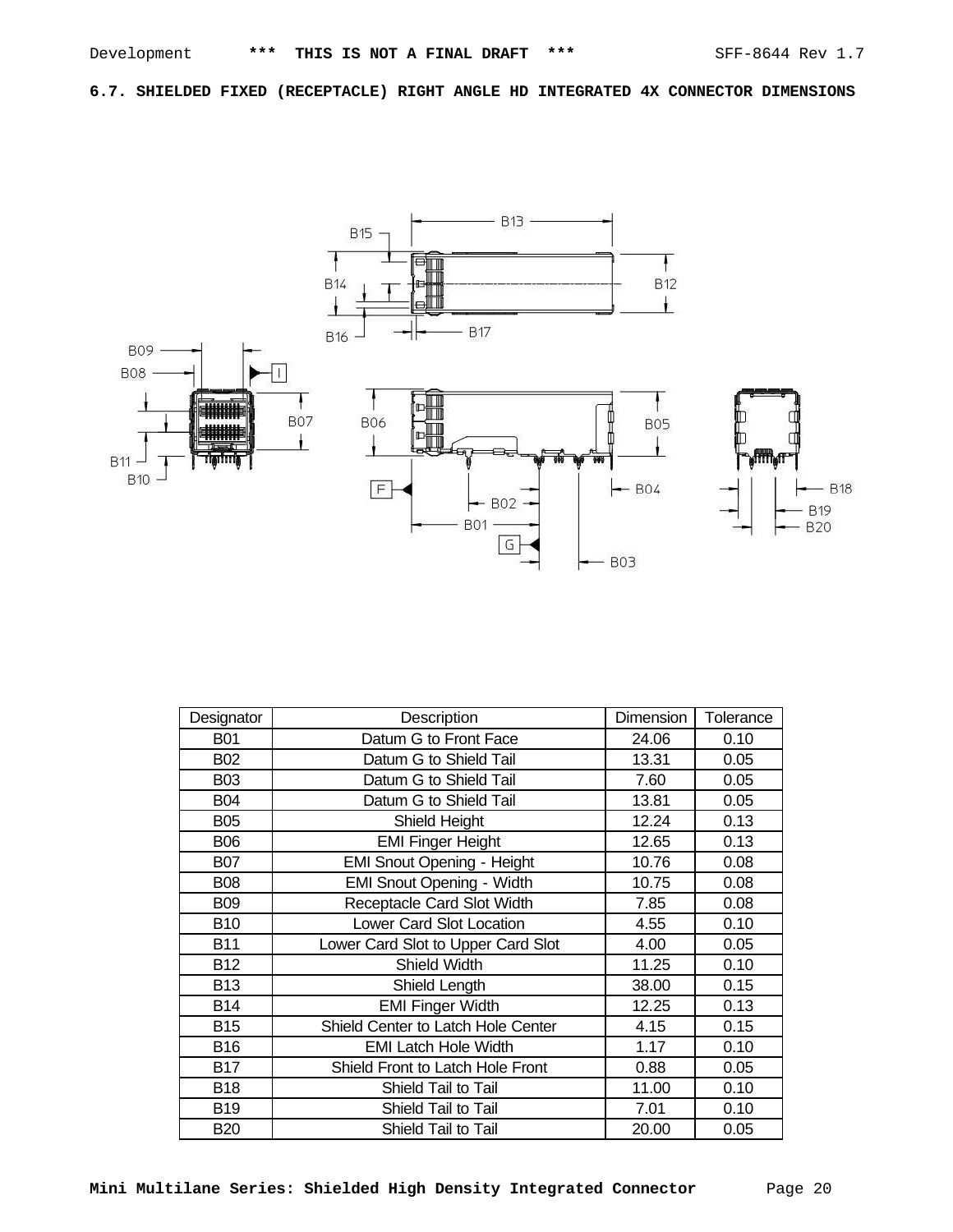

| Designator      | Description                  | Dimension | Tolerance |
|-----------------|------------------------------|-----------|-----------|
| CO <sub>1</sub> | Datum G to Receptacle Front  | 10.43     | 0.10      |
| CO <sub>2</sub> | Datum G to Contact Interface | 7.56      | 0.10      |
| CO <sub>3</sub> | Receptacle Snout Length      | 6.13      | 0.15      |
| CO <sub>4</sub> | Receptacle Card Slot Lead-In | 1.00      | 0.25      |
| C <sub>05</sub> | Receptacle Snout Height      | 7.94      | 0.10      |
| C <sub>06</sub> | Receptacle Card Slot Height  | 1.18      | 0.08      |
| C07             | <b>Contact Gap</b>           | 0.45      | 0.15      |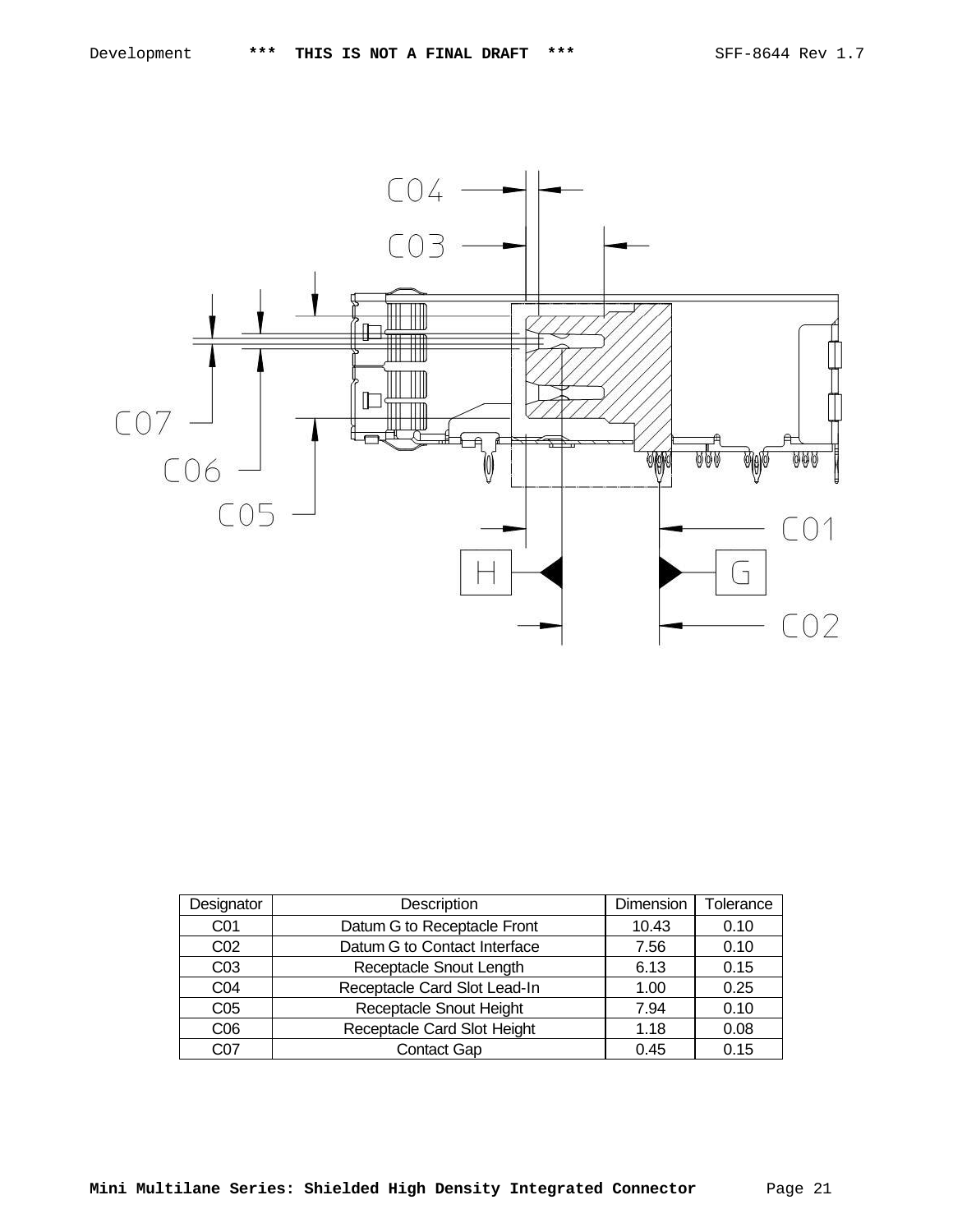



THREAD FOR M2 (4) **Ford** 智聖智 D02 un an an  $\ddagger$ 智严智 D02 DO3 m m m geg D02 **un an an** դապ  $\lceil G \rceil$  $DO1 -$ 1X4 SHIELDED INTEGRATED CONNECTOR

-4

f

J.

| Designator      | Description                          | Dimension | Tolerance |
|-----------------|--------------------------------------|-----------|-----------|
| D <sub>01</sub> | Datum G to Shield M2 Thread          | 3.70      | 0.15      |
| D <sub>02</sub> | Port to Port Spacing                 | 11.00     | 0.05      |
| D <sub>03</sub> | 1x1 Shielded HD Integrated Connector | 11.25     | 0.10      |
| D <sub>03</sub> | 1x2 Shielded HD Integrated Connector | 22.25     | 0.10      |
| D <sub>03</sub> | 1x4 Shielded HD Integrated Connector | 44.25     | 0.10      |

**Mini Multilane Series: Shielded High Density Integrated Connector** Page 22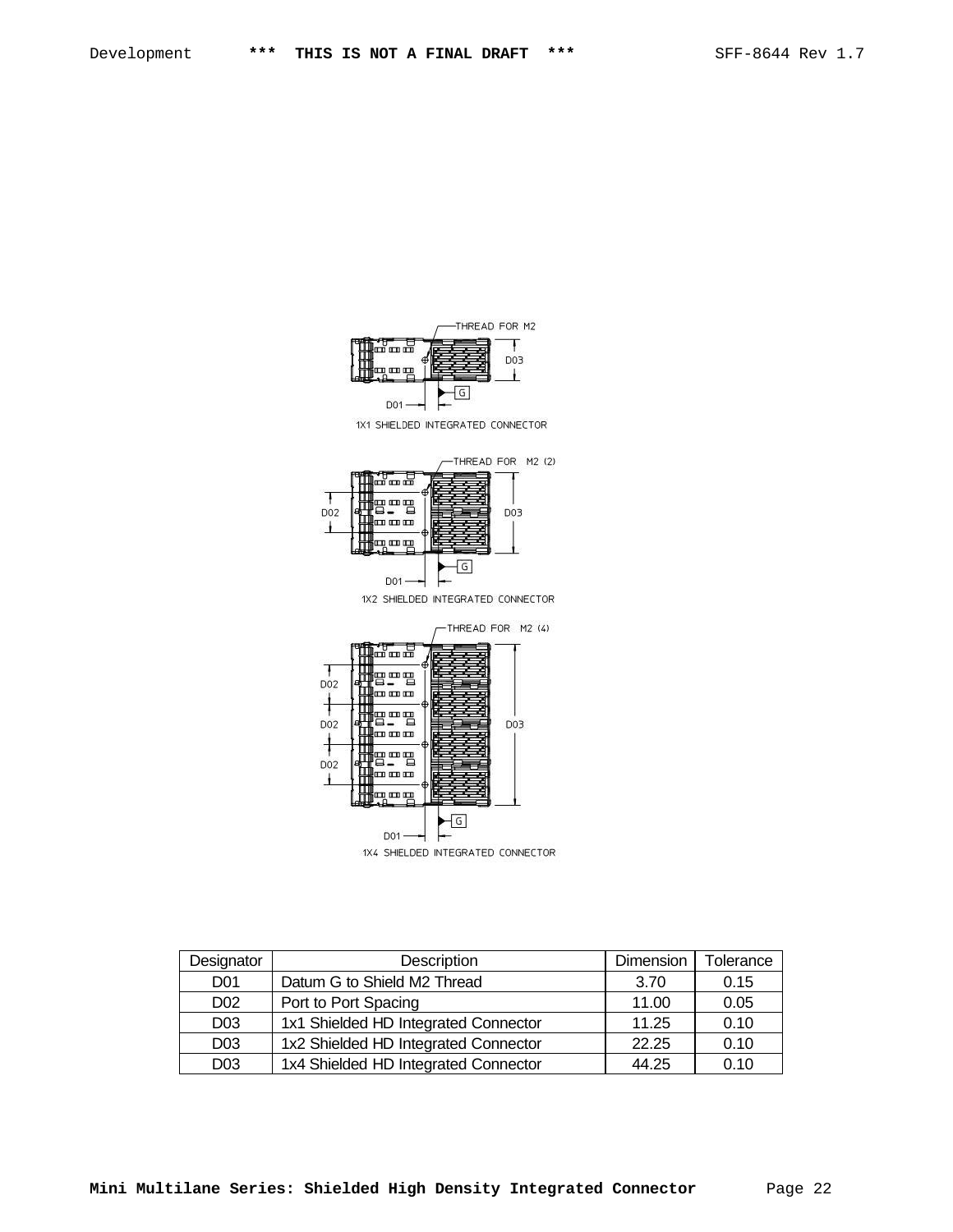

| Designator      | Description                      | Dimension | Tolerance    |
|-----------------|----------------------------------|-----------|--------------|
| E01             | Datum K to Second Group          | 3.80      | Basic        |
| E02             | Datum K to Back Holes            | 13.81     | Basic        |
| E03             | Datum K to Third Group           | 7.60      | Basic        |
| E04             | Datum K to Fourth Group          | 11.40     | <b>Basic</b> |
| E05             | Datum K to Mounting Hole         | 3.70      | <b>Basic</b> |
| E06             | Datum K to Front Holes           | 13.31     | <b>Basic</b> |
| E07             | <b>EMI Cage Hole to Hole</b>     | 11.00     | <b>Basic</b> |
| E08             | Receptacle Pin, Center to Center | 6.00      | <b>Basic</b> |
| E09             | <b>Mounting Hole Diameter</b>    | 2.20      | 0.10         |
| E10             | <b>EMI Cage Hole Diameter</b>    | 0.57      | 0.05         |
| E11             | Receptacle Hole Diameter         | 0.37      | 0.05         |
| E <sub>12</sub> | <b>EMI Cage Hole to Hole</b>     | 4.50      | Basic        |
| E <sub>13</sub> | EMI Cage Hole to Hole            | 2.50      | Basic        |
| E14             | Receptacle Hole to Hole          | 0.75      | <b>Basic</b> |
| E <sub>15</sub> | Receptacle Hole to Hole          | 1.50      | <b>Basic</b> |
| E <sub>16</sub> | Receptacle Hole to Hole          | 2.25      | <b>Basic</b> |
| E17             | Receptacle Hole to Hole          | 0.70      | <b>Basic</b> |
| E <sub>18</sub> | Receptacle Hole to Hole          | 1.40      | <b>Basic</b> |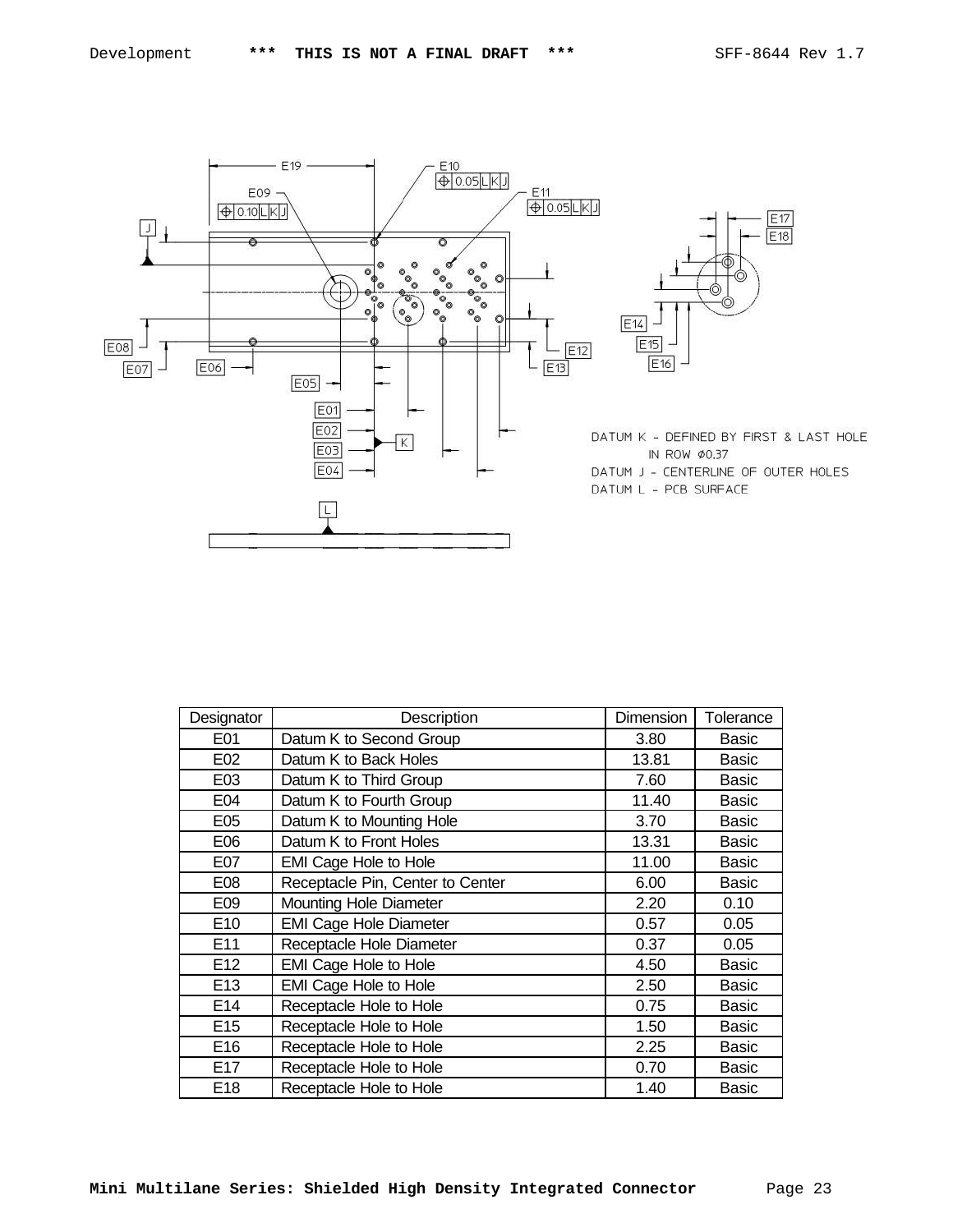

| Designator       | <b>Description</b>      | Dimension | Tolerance    |
|------------------|-------------------------|-----------|--------------|
| F <sub>0</sub> 1 | Port to Port Spacing    | 11.00     | <b>Basic</b> |
| F <sub>02</sub>  | 1x2 Shield Hole to Hole | 22.00     | <b>Basic</b> |
| F <sub>02</sub>  | 1x4 Shield Hole to Hole | 44.00     | <b>Basic</b> |
| F03              | Shield Hole to Hole     | 11.00     | Basic        |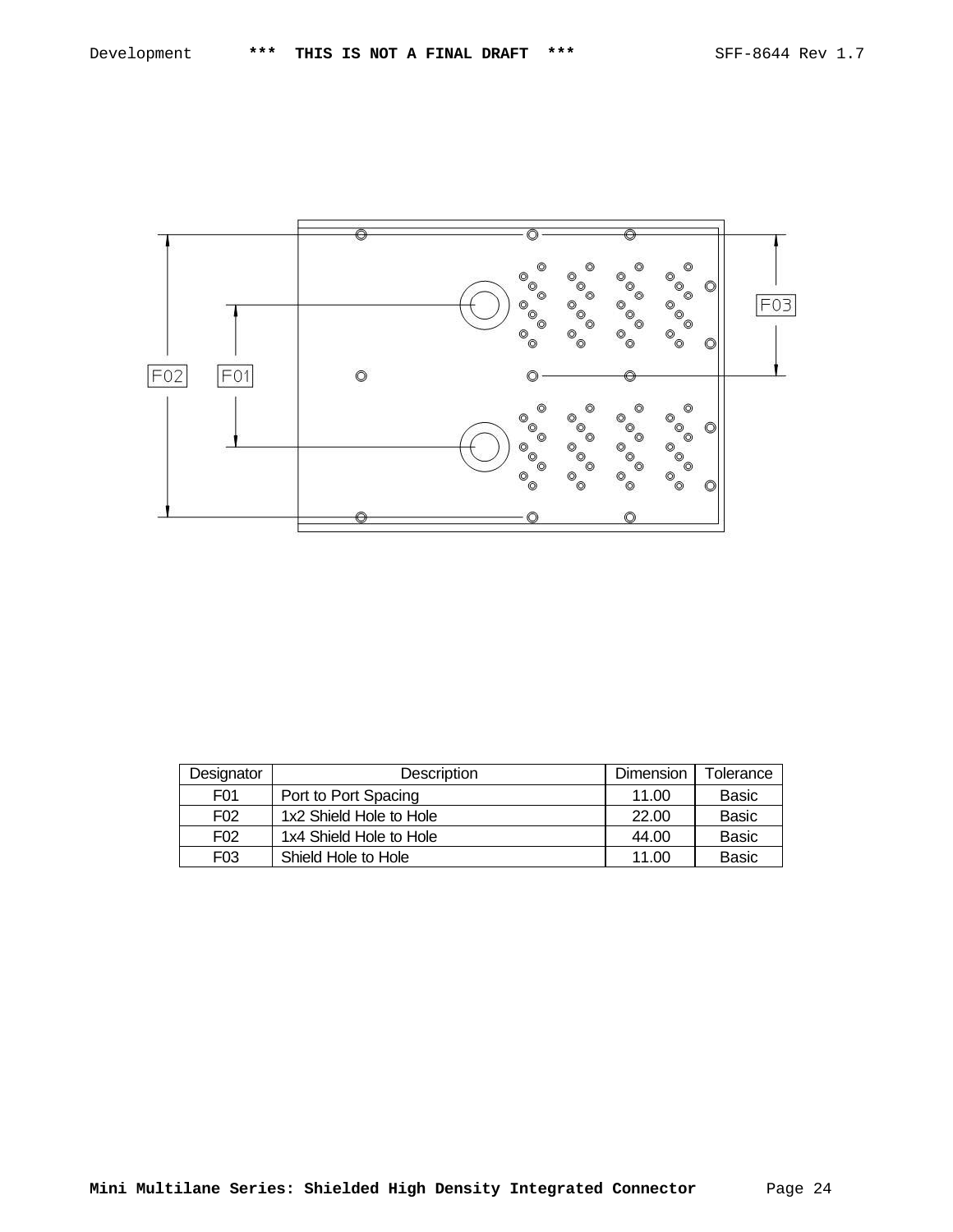

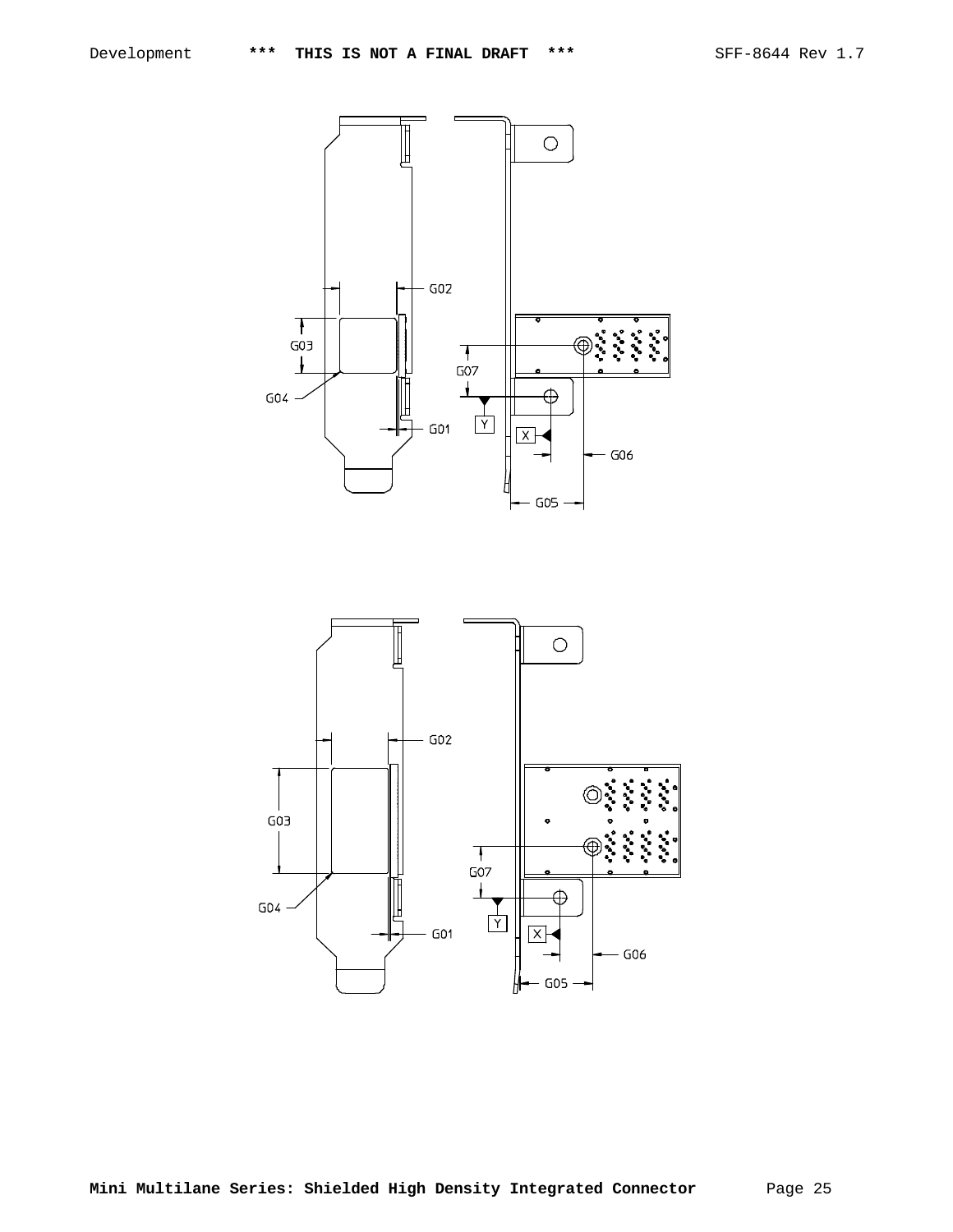

| Designator      | Description                            | Dimension    | Tolerance |
|-----------------|----------------------------------------|--------------|-----------|
| G01             | PCB Surface to Bracket Cut Out         | 0.38         | 0.10      |
| G02             | <b>Bracket Cut Out Height</b>          | 12.07        | 0.10      |
| G03             | 1x1 Bracket Cut Out Width              | 11.68        | 0.10      |
| G03             | 1x2 Bracket Cut Out Width              | 22.68        | 0.10      |
| G03             | 1x4 Bracket Cut Out Width              | 44.68        | 0.10      |
| G <sub>04</sub> | <b>Bracket Cut Out Radius</b>          | 0.75         | Max       |
| G05             | <b>Bracket Back to Mounting Hole</b>   | 15.52        | 0.15      |
| G06             | Mounting Hole to Manufacturer Fiducial | <b>Basic</b> | N/A       |
| G07             | Mounting Hole to Manufacturer Fiducial | <b>Basic</b> | N/A       |

# **FIGURE 6.4. SHIELDED FIXED (RECEPTACLE) RIGHT ANGLE HD INTEGRATED CONNECTOR DIMENSIONS**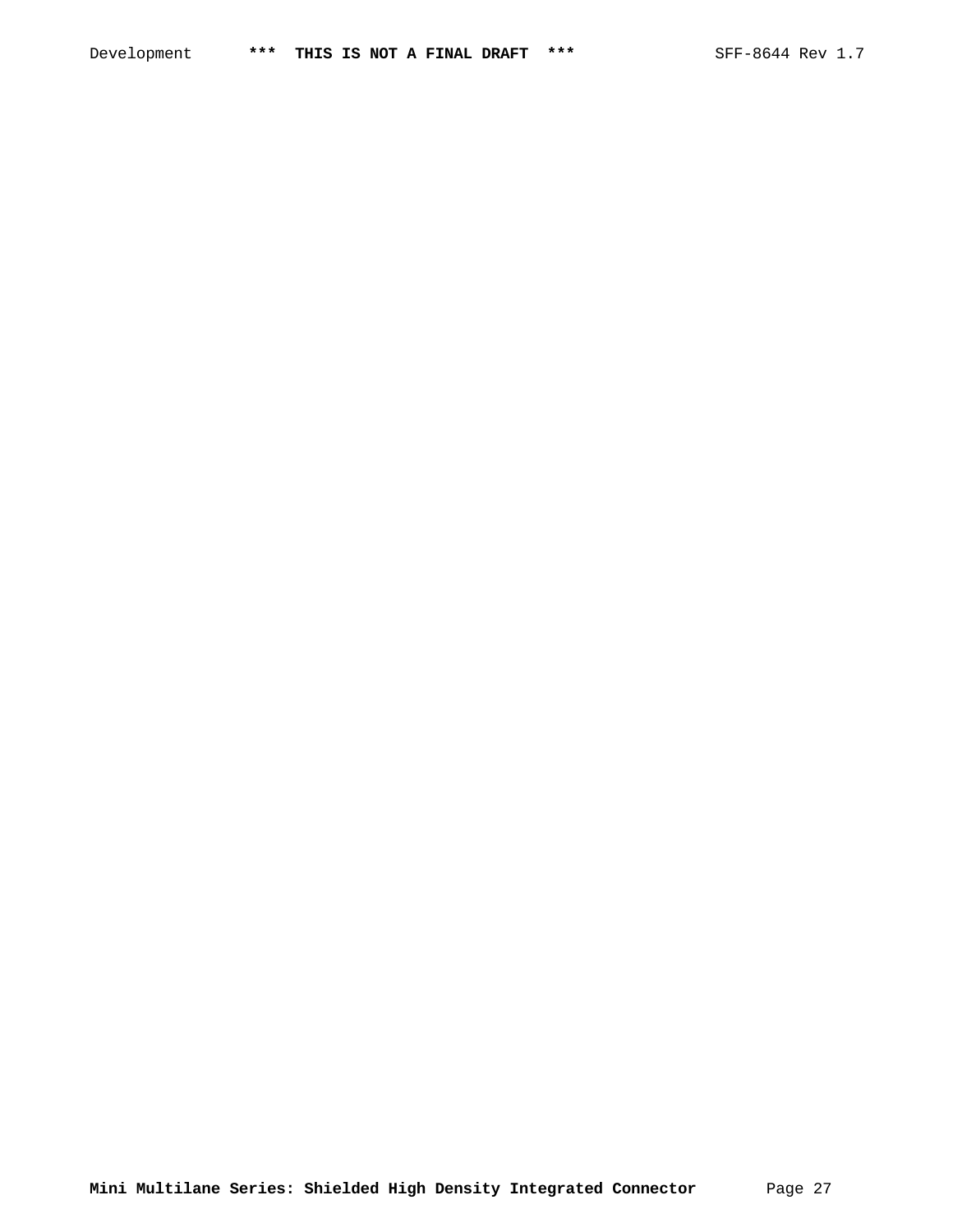## **6.8. MINIMUM SPACING FOR SHIELDED HD INTEGRATED RECEPTACLES**



**Figure 6.8. Minimum Horizontal & Vertical Pitch**

| Designator      | <b>Description</b>                        | Dimension | Tolerance |
|-----------------|-------------------------------------------|-----------|-----------|
| F <sub>04</sub> | <b>Nertical Pitch</b>                     | 16.50     | 0.10      |
| F05             | Horizontal Pitch (individual receptacles) | 27.00     | 0.13      |
|                 |                                           |           |           |

**Table 6.8. Dimensions for Minimum Port Spacing**

## **6.9. Keying**

An orientation key is required to prevent misplugging in other than the correct orientation.

## **FIGURE 6.9. KEYING SCHEME**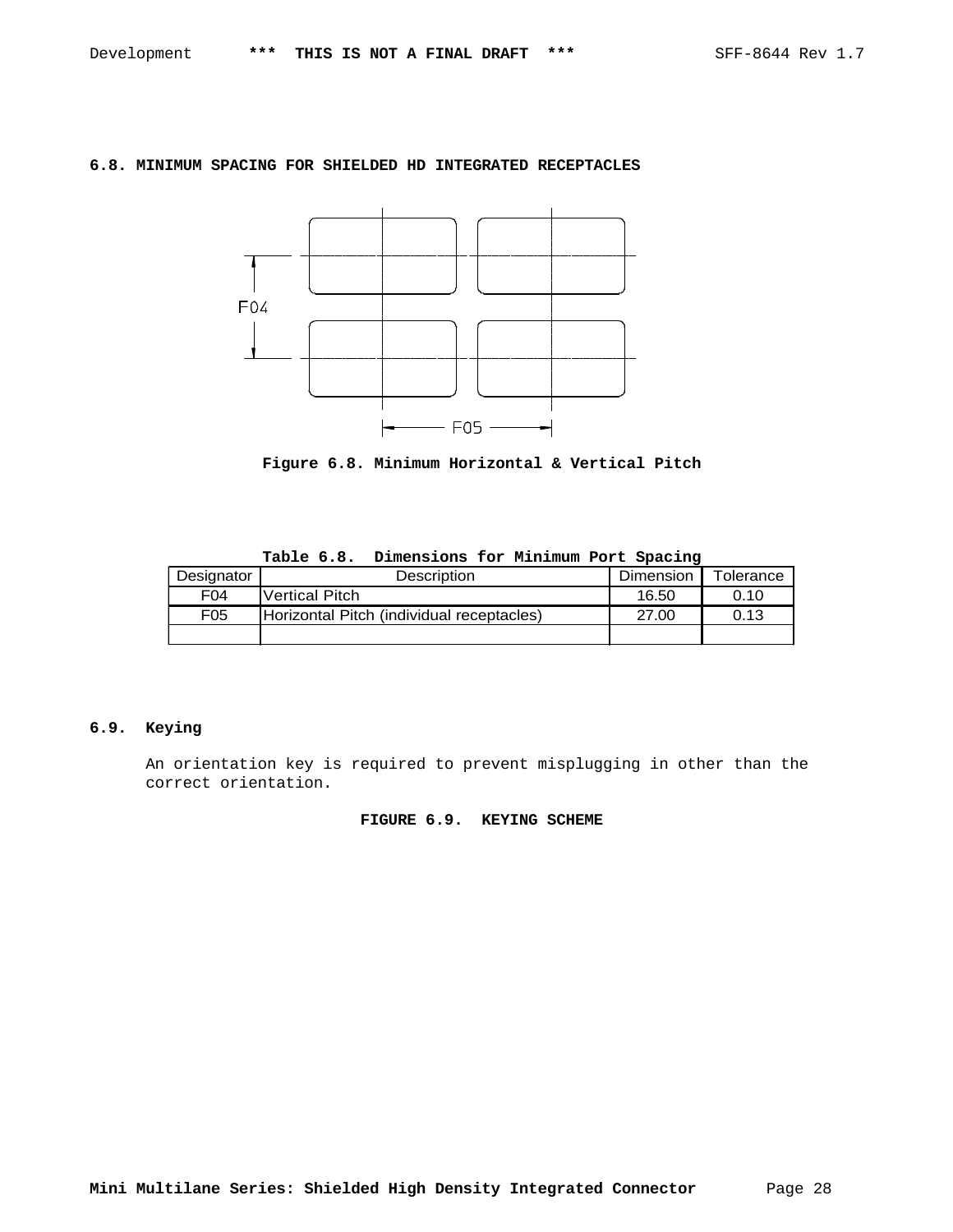**6.10 Thermal Solution**



**Figure 6.10 HD Integrated Receptacle Connector with Spring-loaded Heat sink & Clip**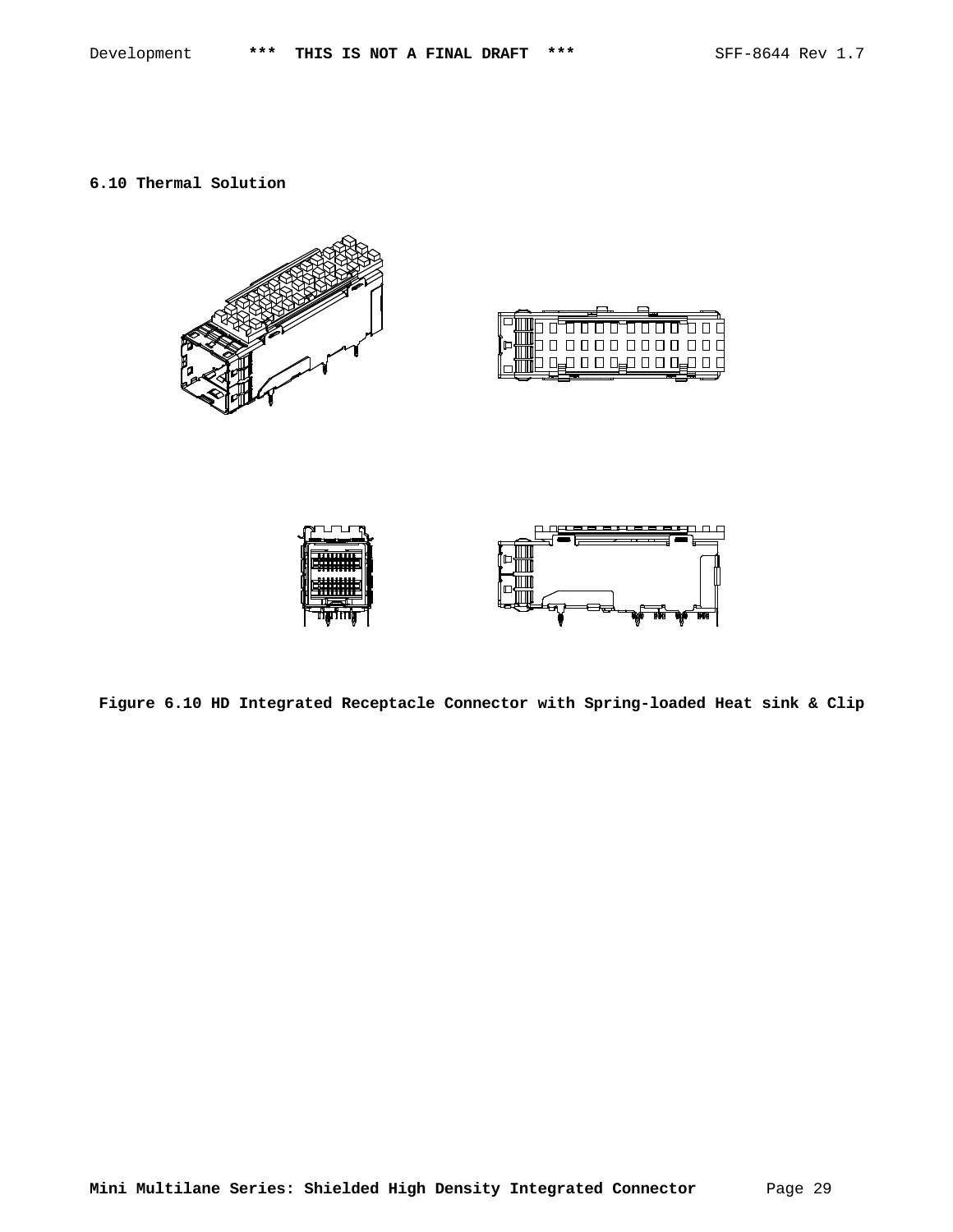## **6.11. Thermal Interface Definition on Plug**





**Figure 6.11. Thermal Interface Definition for HD Integrated Plug Connector**

| Designator | Description               | Dimension | Tolerance |
|------------|---------------------------|-----------|-----------|
| M01        | Heat Sink Engagement Zone | 2.50      | Min       |
| M02        | Heat Sink Engagement Zone | 12.25     | Max       |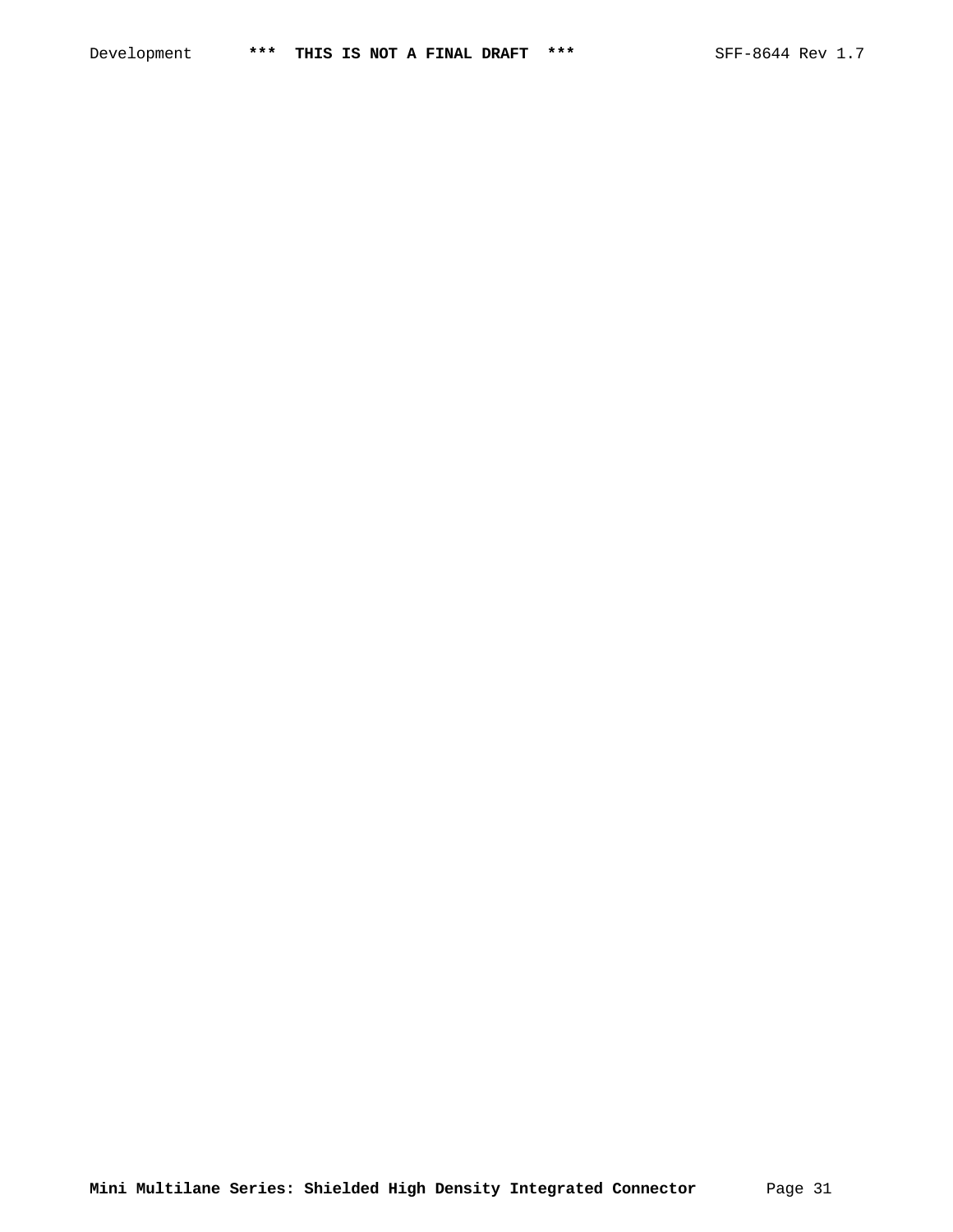### **6.12. Heat Sink Configuration**



**Figure 6.12. Heat Sink Profile for HD Integrated Receptacle for PCIe Card Applications**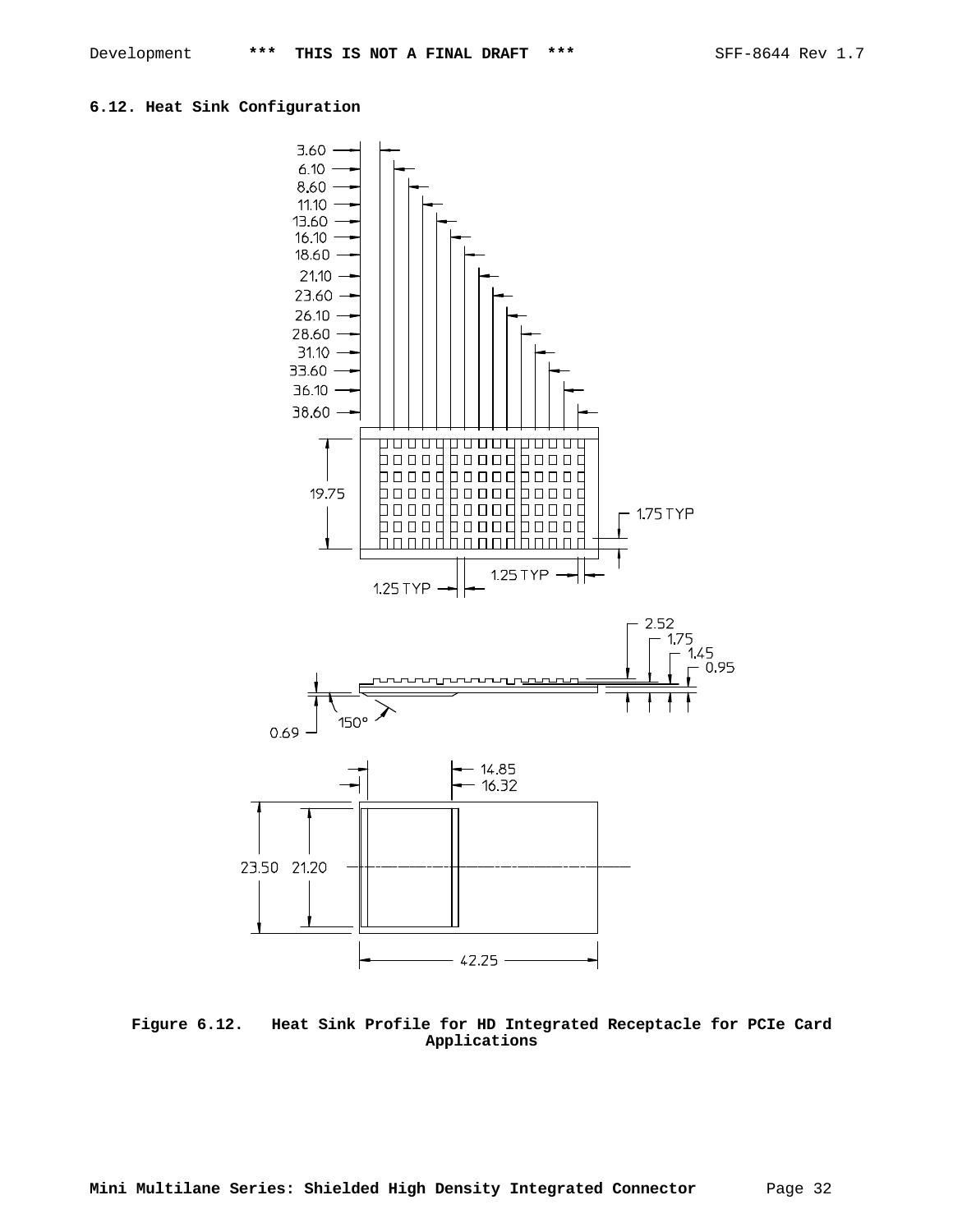# **6.13. Heat Sink Clip**





SECTION Z-Z

**Figure 6.13. Heat Sink Clip Dimensions**